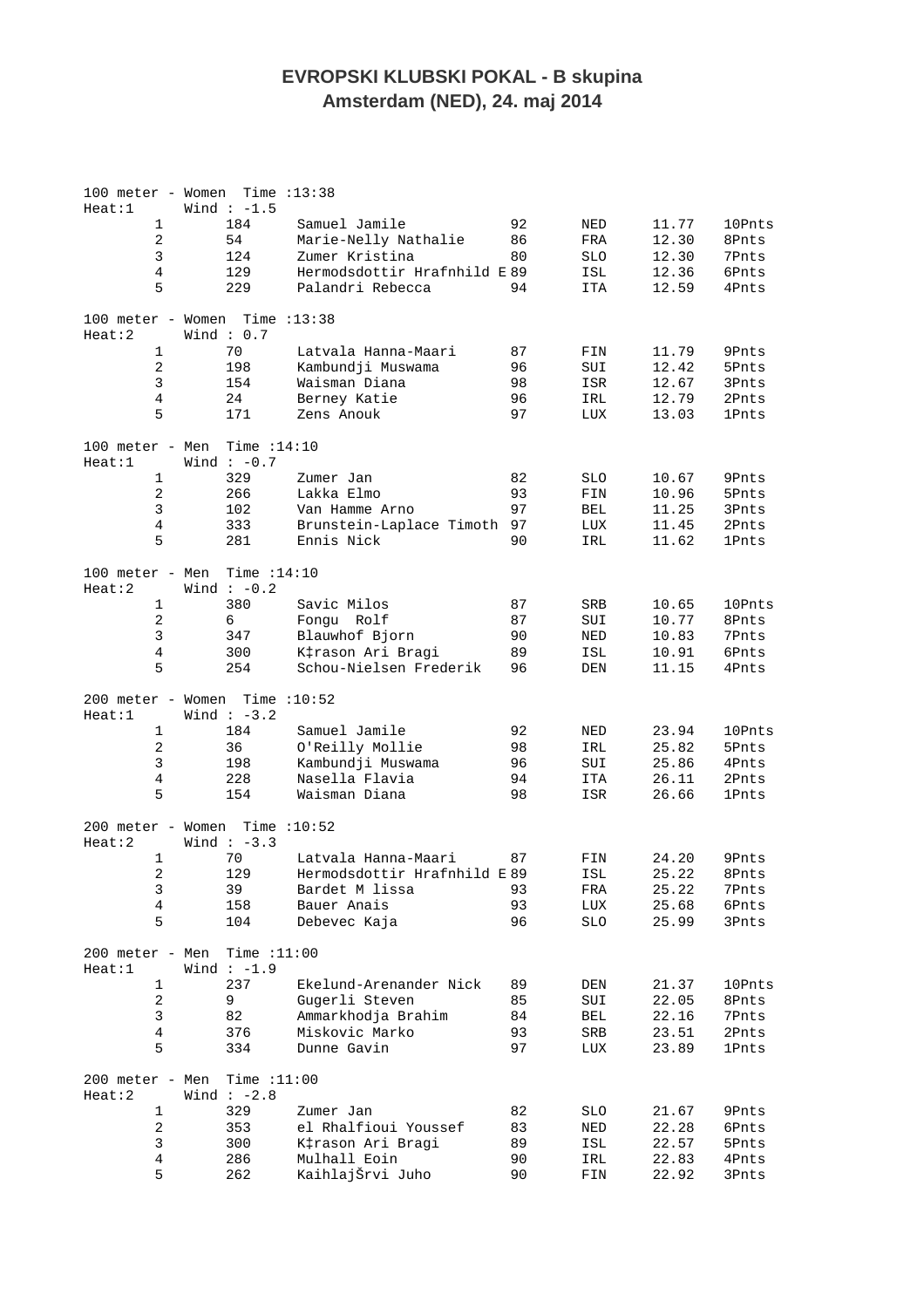| 400 meter - Women           |                |    |               | Time $:12:24$                |    |            |                 |              |
|-----------------------------|----------------|----|---------------|------------------------------|----|------------|-----------------|--------------|
| Heat:1                      |                |    |               |                              |    |            |                 |              |
|                             | 1              |    | 71            | Laukka Minna                 | 87 | FIN        | 56.71           | 8Pnts        |
|                             | $\sqrt{2}$     | 42 |               | Bloud Myrnah                 | 87 | FRA        | 57.44           | 6Pnts        |
|                             | $\mathsf 3$    |    | 142           | Bronstein Olga               | 76 | ISR        | 59.56           | 3Pnts        |
|                             | 4              |    | 160           | Gloden Jenny                 | 93 | LUX        | 60.15           | 2Pnts        |
|                             |                |    | 27            | Denny Sinead                 | 91 | IRL        | <b>DNS</b>      | 0Pnts        |
| 400 meter - Women<br>Heat:2 |                |    |               | Time $:12:24$                |    |            |                 |              |
|                             | $1\,$          |    | 176           | Ghafoor Madiea               | 92 | NED        | 52.77           | 10Pnts       |
|                             | $\overline{c}$ |    | 213           | Zimmermann Vanessa           | 90 | SUI        | 55.67           | 9Pnts        |
|                             | 3              |    | 127           | Gudmundsd-ttir Arna Stefa 95 |    | ISL        | 56.74           | 7Pnts        |
|                             | 4              |    | 105           | Gorisek Pina                 | 90 | <b>SLO</b> | 58.11           | 5Pnts        |
|                             | 5              |    | 234           | Sagnimeni Chiara             | 97 | <b>ITA</b> | 58.75           | 4Pnts        |
|                             |                |    |               |                              |    |            |                 |              |
| 400 meter - Men<br>Heat:1   |                |    | Time $:12:36$ |                              |    |            |                 |              |
|                             | 1              |    | 237           | Ekelund-Arenander Nick       | 89 | DEN        | 46.70           | 10Pnts       |
|                             | $\overline{2}$ |    | 347           | Blauwhof Bjorn               | 90 | NED        | 47.61           | 9Pnts        |
|                             | $\mathsf 3$    |    | 14            | Lutz Silvan                  | 90 | SUI        | 48.72           | 6Pnts        |
|                             | $\overline{4}$ |    | 293           | Bjšrnsson Helgi              | 90 | ISL        | 51.31           | 3Pnts        |
|                             | 5              |    | 263           | KŠmŠ Janne                   | 88 | FIN        | 51.96           | 2Pnts        |
| 400 meter - Men<br>Heat:2   |                |    | Time $:12:36$ |                              |    |            |                 |              |
|                             | $1\,$          |    | 287           | Murphy Brian                 | 82 | IRL        | 47.65           | 8Pnts        |
|                             | $\sqrt{2}$     |    | 314           | Jeras Jernej                 | 91 | <b>SLO</b> | 48.40           | 7Pnts        |
|                             | $\mathsf{3}$   |    | 97            | Lins S bastien               | 92 | BEL        | 49.06           | 5Pnts        |
|                             | $\,4$          |    | 375           | Miric Slobodan               | 92 | SRB        | 49.57           | 4Pnts        |
|                             | 5              |    | 332           | Bonamino Luca                | 96 | LUX        | 52.05           | <b>1Pnts</b> |
| 800 meter - Women           |                |    |               | Time $:10:23$                |    |            |                 |              |
| Heat:1                      |                |    |               |                              |    |            |                 |              |
|                             | $1\,$          |    | 130           | Hinriksd-ttir An'ta          | 96 | ISL        | 2:03.68         | 10Pnts       |
|                             | $\overline{2}$ |    | 227           | Monachino Serena             | 90 | <b>ITA</b> | 2:11.71         | 9Pnts        |
|                             | $\mathsf 3$    | 48 |               | Fall Mama                    | 90 | FRA        | 2:15.27         | 8Pnts        |
|                             | 4              |    | 110           | Lenardic, Ajda               | 96 | <b>SLO</b> | 2:16.42         | 7Pnts        |
|                             | 5              |    | 189           | Wever Marije                 | 93 | NED        | 2:16.86 6Pnts   |              |
|                             | 6              |    | 167           | Reiser Anne                  | 97 | LUX        | 2:20.17         | 5Pnts        |
|                             | $\overline{7}$ | 26 |               | Coveney Gabrielle            | 91 | IRL        | 2:20.21         | 4Pnts        |
|                             | 8              | 80 |               | Valtanen Maria               | 91 | FIN        | 2:21.26         | 3Pnts        |
|                             | 9              |    | 149           | Morad Anat                   | 79 | ISR        | 2:25.13         | 2Pnts        |
|                             | 10             |    | 193           | Eltschinger Lea              | 97 | SUI        | 2:27.20         | <b>1Pnts</b> |
| 800 meter - Men<br>Heat:1   |                |    | Time $:10:34$ |                              |    |            |                 |              |
|                             | 1              |    | 320           | Rudolf Zan                   | 93 | <b>SLO</b> | 1:49.39 10Pnts  |              |
|                             | $\overline{c}$ |    | 369           | Kojic Nemanja                | 94 | SRB        | $1:49.78$ 9Pnts |              |
|                             | $\mathsf{3}$   |    | 245           | Jensen Nick                  | 91 | DEN        | $1:51.05$ 8Pnts |              |
|                             | $\overline{4}$ |    | 356           | Pennekamp Nils               | 87 | <b>NED</b> | 1:52.38         | 7Pnts        |
|                             | 5              |    | 89            | Froidmont Arnaud             | 89 | <b>BEL</b> | $1:55.38$ 6Pnts |              |
|                             | $\epsilon$     |    | 331           | Bestgen Christophe           | 88 | <b>LUX</b> | $1:56.29$ 5Pnts |              |
|                             | $\sqrt{ }$     |    | 291           | Smilde Jordy                 | 86 | IRL        | 1:57.78         | 4Pnts        |
|                             | 8              |    | 307           | Stef‡nsson Thorkell          | 85 | ISL        | 1:58.07         | 3Pnts        |
|                             | 9              | 7  |               | Furtwaengler Pascal          | 93 | SUI        | $1:58.09$ 2Pnts |              |
|                             | 10             |    | 271           | Puttonen Anssi               | 86 | FIN        | $2:00.05$ 1Pnts |              |
| 1500 meter - Women          |                |    |               | Time $:14:53$                |    |            |                 |              |
| Heat:1                      |                |    |               |                              |    |            |                 |              |
|                             | 1              |    | 130           | Hinriksd-ttir An'ta          | 96 | ISL        | 4:15.14 10Pnts  |              |
|                             | $\overline{c}$ |    | 180           | Koster Maureen               | 92 | NED        | $4:16.18$ 9Pnts |              |
|                             | 3              |    | 29            | Fennelly Ella                | 96 | IRL        | 4:36.20 8Pnts   |              |
|                             | $\overline{4}$ |    | 53            | Le Guilloux Merine           | 86 | FRA        | 4:39.18 7Pnts   |              |
|                             | 5              |    | 204           | Rubin Kerstin                | 97 | SUI        | $4:48.25$ 6Pnts |              |
|                             | $\epsilon$     |    | 115           | Robavs Anja                  | 89 | SLO        | 4:53.85         | 5Pnts        |
|                             | $\sqrt{ }$     |    | 163           | Hoffmann Vera                | 96 | LUX        | 4:57.06 4Pnts   |              |
|                             | 8              |    | 217           | Carrozza Sabrina             | 95 | ITA        | 4:57.25         | 3Pnts        |
|                             | 9              | 75 |               | Niemistš Katri               | 94 | FIN        | 5:08.34 2Pnts   |              |
|                             | 10             |    | 155           | Waltz Gili                   | 98 | ISR        | 7:39.63 1Pnts   |              |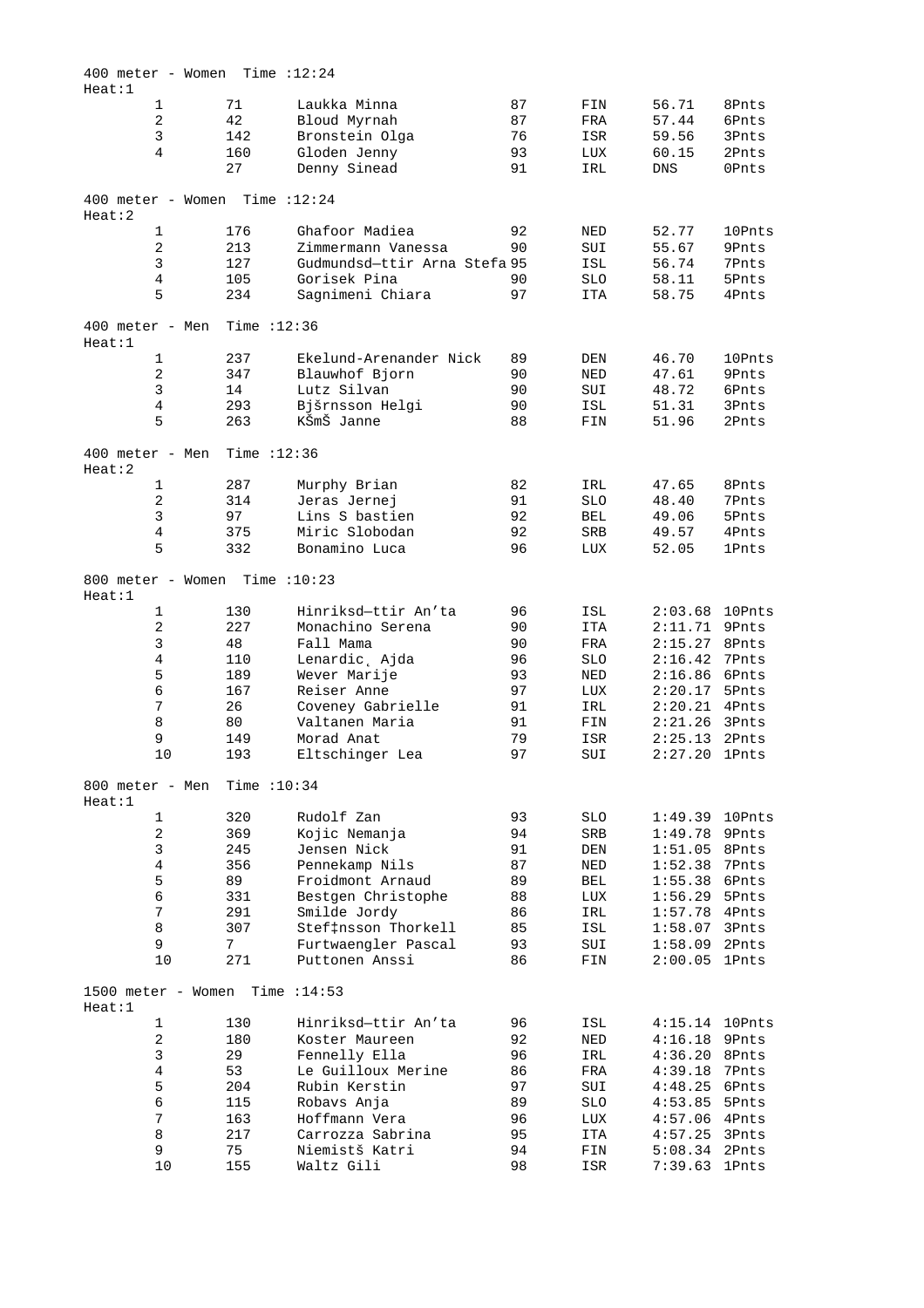| Heat:1 | $1500$ meter - Men Time : 17:19   |                 |                              |    |              |           |              |              |
|--------|-----------------------------------|-----------------|------------------------------|----|--------------|-----------|--------------|--------------|
|        | $\mathbf{1}$                      | 99              | Ruell Kim                    | 87 | BEL          | 3:51.55   | 10Pnts       |              |
|        | $\sqrt{2}$                        | 365             | Waqenaar Luuk                | 94 | NED          | 3:56.22   | 9Pnts        |              |
|        | 3                                 | 248             | Mihn Kyun Cho                | 94 | DEN          | 3:57.43   | 8Pnts        |              |
|        | 4                                 | 270             | Nieminen Jaakko              | 87 | FIN          | 3:58.29   | 7Pnts        |              |
|        |                                   |                 |                              |    |              |           |              |              |
|        | 5                                 | 369             | Kojic Nemanja                | 94 | SRB          | 4:00.48   | 6Pnts        |              |
|        | 6                                 | $7\overline{ }$ | Furtwaengler Pascal          | 93 | SUI          | 4:01.35   | 5Pnts        |              |
|        | 7                                 | 290             | Sexton Kieron                | 91 | IRL          | 4:01.66   | 4Pnts        |              |
|        | 8                                 | 305             | Sigurdsson Snorri            | 91 | ISL          | 4:02.96   | 3Pnts        |              |
|        | 9                                 | 313             | Grunfeld Kristian            | 96 | <b>SLO</b>   | 4:06.17   | 2Pnts        |              |
|        |                                   |                 |                              |    |              |           |              |              |
|        | 10                                | 338             | Hoffmann Luc                 | 87 | LUX          | 4:14.48   | <b>1Pnts</b> |              |
| Heat:1 | $3000$ meter - Women Time : 11:26 |                 |                              |    |              |           |              |              |
|        | $\mathbf 1$                       | 34              | Mulligan Sarah               | 86 | IRL          | 9:37.35   |              | 10Pnts       |
|        |                                   |                 |                              |    |              |           |              |              |
|        | $\sqrt{2}$                        | 188             | Wever Lisanne                | 91 | NED          | 10:35.99  |              | 9Pnts        |
|        | 3                                 | 159             | Gamachu Ferahiwat            | 81 | LUX          | 10:38.23  |              | 8Pnts        |
|        | 4                                 | 60              | Picoche Florianne            | 93 | FRA          | 10:47.44  |              | 7Pnts        |
|        | 5                                 | 136             | Th-rdard-ttir Fr'da Rœn      | 70 | ISL          | 10:48.29  |              | 6Pnts        |
|        | 6                                 | 76              | Oksanen Pauliina             | 89 | FIN          | 10:51.86  |              | 5Pnts        |
|        |                                   |                 |                              |    |              |           |              |              |
|        | 7                                 | 224             | De Santis Sara               | 97 | <b>ITA</b>   | 10:52.89  |              | 4Pnts        |
|        | 8                                 | 113             | Praprotnik Zala              | 78 | <b>SLO</b>   | 10:57.40  |              | 3Pnts        |
|        | 9                                 | 191             | Bayer Sara                   | 94 | SUI          | 13:00.47  |              | 2Pnts        |
|        | 10                                | 144             | Gol Hila                     | 98 | ISR          | 13:32.21  |              | <b>1Pnts</b> |
|        |                                   |                 |                              |    |              |           |              |              |
| Heat:1 | 5000 meter - Men Time $:15:21$    |                 |                              |    |              |           |              |              |
|        | $\mathbf 1$                       | 96              | Lejeune Emmanuel             | 92 | BEL          | 14:36.11  |              | 10Pnts       |
|        | $\overline{c}$                    | 371             | Ljajic Jasmin                | 91 | SRB          | 14:42.47  |              | 9Pnts        |
|        | 3                                 | 249             | Nielsen Michael              | 81 | DEN          | 14:43.63  |              | 8Pnts        |
|        | 4                                 | 366             | Zwama Paul                   | 87 | NED          | 14:46.82  |              | 7Pnts        |
|        |                                   |                 |                              |    |              |           |              |              |
|        | 5                                 | 292             | Andr sson Hlynur             | 93 | ISL          | 14:55.95  |              | 6Pnts        |
|        | 6                                 | 345             | Thielen Christian            | 78 | LUX          | 15:01.77  |              | 5Pnts        |
|        | 7                                 | $\mathbf{1}$    | Bill David                   |    | SUI          | 15:04.24  |              | 4Pnts        |
|        | 8                                 | 282             | Frazer John                  | 81 | IRL          | 15:05.45  |              | 3Pnts        |
|        | 9                                 | 312             | Grdadolnik Bor               | 96 | <b>SLO</b>   | 16:19.03  |              | 2Pnts        |
|        |                                   |                 |                              |    |              |           |              |              |
|        |                                   | 271             | Puttonen Anssi               | 86 | FIN          | DNS       |              | 0Pnts        |
| Heat:1 | 100 meter Hurdles - Women         | Wind $:-1.0$    | Time $:16:16$                |    |              |           |              |              |
|        |                                   | 181             | Kroonenburg Nicole Mireil 89 |    |              | 13.76     |              |              |
|        | 1                                 |                 |                              |    | NED          |           | 10Pnts       |              |
|        | 2                                 | 66              | AidanpŠŠ Ida                 | 88 | FIN          | 13.77     | 9Pnts        |              |
|        | $\mathsf 3$                       | 134             | îlafsd-ttir-Johnson Krist 85 |    | $_{\tt ISL}$ | $14.42\,$ | 5Pnts        |              |
|        | 4                                 | 28              | Doherty Kate                 | 91 | IRL          | 15.08     | 3Pnts        |              |
|        | 5                                 | 153             | Vanyusheva Christiana        | 89 | ISR          | 15.66     | <b>1Pnts</b> |              |
|        |                                   |                 |                              |    |              |           |              |              |
| Heat:2 | 100 meter Hurdles - Women         | Wind $:-2.2$    | Time $:16:16$                |    |              |           |              |              |
|        | 1                                 | 47              | Drame Rahamatou              | 85 | FRA          | 13.88     | 8Pnts        |              |
|        | $\sqrt{2}$                        | 229             | Palandri Rebecca             | 94 | ITA          | 14.09     | 7Pnts        |              |
|        | $\mathsf 3$                       | 116             | Sepetavc Manca               | 95 |              | 14.11     |              |              |
|        |                                   |                 |                              |    | <b>SLO</b>   |           | 6Pnts        |              |
|        | $\overline{4}$                    | 166             | Rausch Victoria              | 96 | LUX          | 14.76     | 4Pnts        |              |
|        | 5                                 | 208             | Seiler Linda                 | 95 | SUI          | 15.30     | 2Pnts        |              |
| Heat:1 | 110 meter Hurdles - Men           | Wind $:-0.4$    | Time $:16:28$                |    |              |           |              |              |
|        | $\mathbf{1}$                      | 360             | Smet Koen                    | 92 | $\rm{NED}$   | 13.99     | 10Pnts       |              |
|        | $\sqrt{2}$                        | 18              | Page Michael                 | 88 | SUI          | 14.86     | 4Pnts        |              |
|        |                                   |                 |                              |    |              |           |              |              |
|        | 3                                 | 103             | Xhonneux Fr d ric            | 83 | BEL          | 15.32     | 3Pnts        |              |
|        | 4                                 | 256             | Strom Emil                   | 93 | DEN          | 15.74     | 2Pnts        |              |
| Heat:2 | 110 meter Hurdles - Men           | Wind $:-1.6$    | Time $:16:28$                |    |              |           |              |              |
|        | 1                                 | 266             | Lakka Elmo                   | 93 | FIN          | 14.42     | 9Pnts        |              |
|        | $\sqrt{2}$                        | 374             | Milenkovic Aleksandar        | 85 | SRB          | 14.52     | 8Pnts        |              |
|        |                                   |                 |                              |    |              |           |              |              |
|        | 3                                 | 327             | Zlatnar Damjan               | 77 | <b>SLO</b>   | 14.55     | 7Pnts        |              |
|        | $\overline{4}$                    | 337             | Godart Claude                | 80 | LUX          | 14.60     | 6Pnts        |              |
|        | 5                                 | 301             | L‡russon Einar Dadi          | 90 | ISL          | 14.77     | 5Pnts        |              |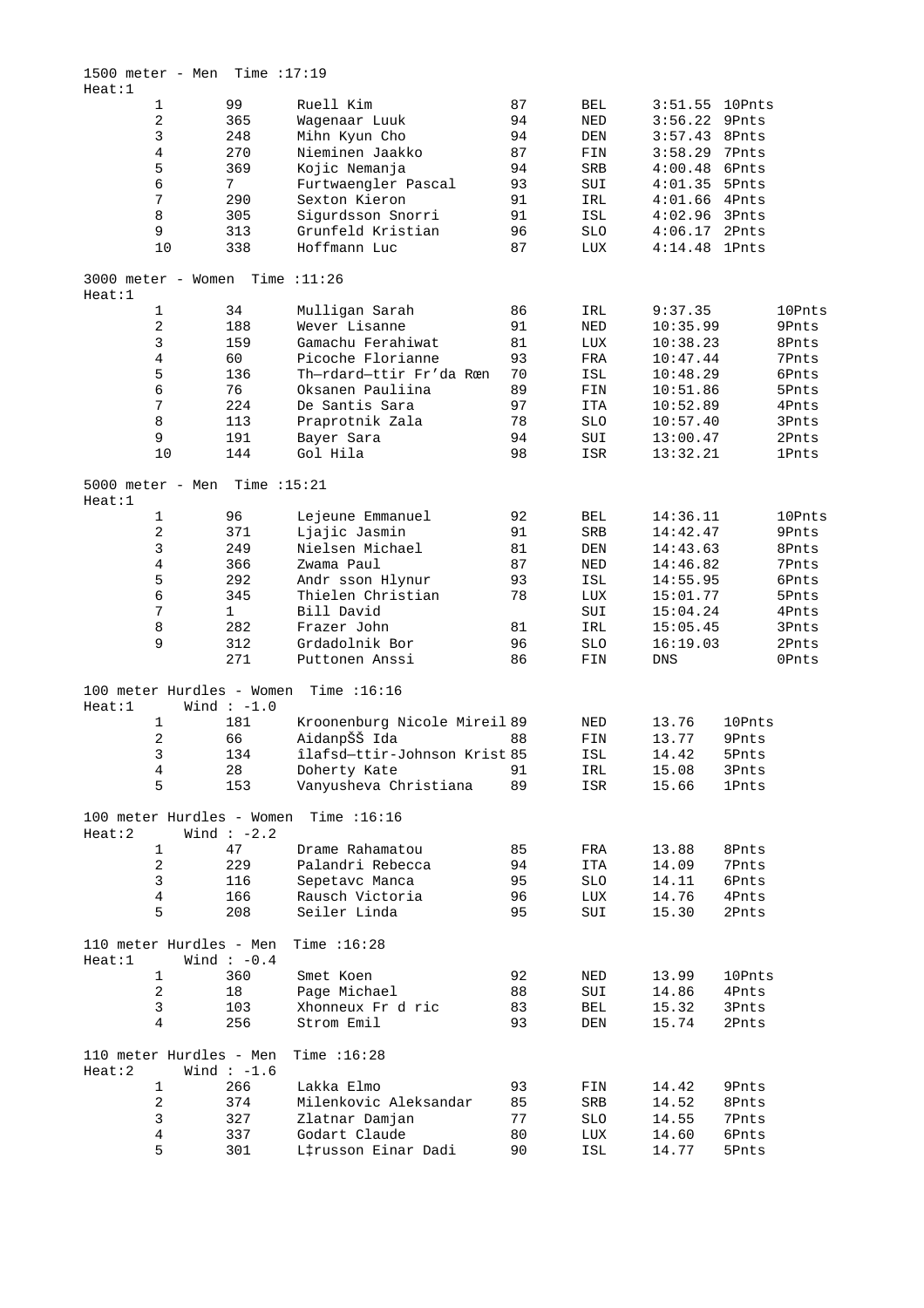| Heat:1                                              |     | $400$ meter Hurdles - Women Time : 09:40 |                            |            |          |              |        |
|-----------------------------------------------------|-----|------------------------------------------|----------------------------|------------|----------|--------------|--------|
| $\mathbf{1}$                                        | 42  | Bloud Myrnah                             | 87                         | FRA        | 60.77    | 10Pnts       |        |
| 2                                                   | 134 | îlafsd-ttir-Johnson Krist 85             |                            | ISL        | 60.94    | 9Pnts        |        |
| 3                                                   | 214 | Baldi Alessia                            | 95                         | ITA        | 62.10    | 5Pnts        |        |
| 4                                                   | 162 | Hayen Chantal                            | 84                         | LUX        | 66.03    | 4Pnts        |        |
| 5                                                   | 153 | Vanyusheva Christiana                    | 89                         | ISR        | 66.36    | 2Pnts        |        |
|                                                     |     | 400 meter Hurdles - Women Time : 09:40   |                            |            |          |              |        |
| Heat:2                                              |     |                                          |                            |            |          |              |        |
| $\mathbf{1}$                                        | 213 | Zimmermann Vanessa                       | 90                         | SUI        | 61.01    | 8Pnts        |        |
| 2                                                   | 107 | Horvat Anita                             | 96                         | <b>SLO</b> | 61.21    | 7Pnts        |        |
| 3                                                   | 177 | Gove Alexandra                           | 88                         | NED        | 61.34    | 6Pnts        |        |
| 4                                                   | 73  | Manninen Emilija                         | 81                         | FIN        | 66.05    | 3Pnts        |        |
| 5                                                   | 37  | O'Rourke Grace                           | 92                         | IRL        | 69.55    | <b>1Pnts</b> |        |
|                                                     |     |                                          |                            |            |          |              |        |
| 400 meter Hurdles - Men<br>Heat:1                   |     | Time $:09:53$                            |                            |            |          |              |        |
| $\mathbf{1}$                                        | 269 | Monni Petteri                            | 90                         | FIN        | 51.59    | 10Pnts       |        |
| 2                                                   | 283 | Harvey Jason                             | 91                         | IRL        | 51.72    | 9Pnts        |        |
| 3                                                   | 336 | Frisch Jacques                           | 87                         | LUX        | 52.62    | 8Pnts        |        |
| 4                                                   | 242 | Hartling Nicolai                         | 94                         | DEN        | 52.73    | 7Pnts        |        |
| 5                                                   | 297 |                                          |                            |            | 55.00    | 3Pnts        |        |
|                                                     |     | Jasonarson e var Kristinn 92             |                            | ISL        |          |              |        |
| 400 meter Hurdles - Men<br>Heat:2                   |     | Time $:09:53$                            |                            |            |          |              |        |
| $\mathbf{1}$                                        | 91  | Ghislain Arnaud                          | 88                         | <b>BEL</b> | 53.26    | 6Pnts        |        |
| 2                                                   | 19  | Ritz Andreas                             | 89                         | SUI        | 53.44    | 5Pnts        |        |
| 3                                                   |     |                                          |                            |            |          |              |        |
|                                                     | 324 | Valic, Lovrenc                           | 94                         | <b>SLO</b> | 54.26    | 4Pnts        |        |
| 4                                                   | 375 | Miric Slobodan                           | 92                         | SRB        | 55.31    | 2Pnts        |        |
| 5                                                   | 386 | Ottenhoff Maarten                        | 94                         | NED        | 57.01    | 1Pnts        |        |
| 3000 meter Steeple - Men                            |     | Time $:14:39$                            |                            |            |          |              |        |
| 1                                                   | 311 | Grad Blaz                                | 89                         | <b>SLO</b> | 9:05.50  |              | 10Pnts |
| 2                                                   | 385 | Zivanovic Darko                          | 87                         | SRB        | 9:17.39  |              | 9Pnts  |
| 3                                                   | 16  | Morgenthaler Johannes                    | 79                         | SUI        | 9:22.67  |              | 8Pnts  |
| 4                                                   | 304 | P tursson Arnar                          | 91                         | ISL        | 9:24.91  |              | 7Pnts  |
| 5                                                   | 253 | Rasmusen Khavaquiah                      | 92                         | DEN        | 9:38.40  |              | 6Pnts  |
| 6                                                   | 98  | Petitjean Simon                          | 96                         | BEL        |          |              | 5Pnts  |
|                                                     |     |                                          |                            |            | 9:47.32  |              |        |
| 7                                                   | 272 | Rehnstršm Dennis                         | 86                         | FIN        | 9:59.39  |              | 4Pnts  |
| 8                                                   | 343 | Scheller Luc                             | 84                         | LUX        | 10:04.68 |              | 3Pnts  |
| 9                                                   | 355 | Looze Ralf                               | 94                         | NED        | 10:16.41 |              | 2Pnts  |
| 10                                                  | 289 | Park Gary                                | 74                         | IRL        | 11:13.79 |              | 1Pnts  |
| $4 \times 100$ meter - Women Time : 19:04<br>Heat:1 |     |                                          |                            |            |          |              |        |
| $1\,$                                               |     |                                          |                            |            |          |              |        |
|                                                     |     |                                          | AD Mass Ljubljana -        |            | 46.75    | 8Pnts        |        |
|                                                     | 109 | Kovacic Nina                             | 84                         | <b>SLO</b> |          |              |        |
|                                                     | 116 | Sepetavc Manca                           | 95                         | <b>SLO</b> |          |              |        |
|                                                     | 104 | Debevec Kaja                             | 96                         | <b>SLO</b> |          |              |        |
|                                                     | 124 | Zumer Kristina                           | 80                         | SLO        |          |              |        |
| 2                                                   |     |                                          | CA Montreuil 93 - FR       |            | 47.49    | 5Pnts        |        |
|                                                     | 54  | Marie-Nelly Nathalie                     | 86                         | FRA        |          |              |        |
|                                                     |     |                                          |                            |            |          |              |        |
|                                                     | 47  | Drame Rahamatou                          | 85                         | FRA        |          |              |        |
|                                                     | 999 | Stam Timo                                | 86                         | NED        |          |              |        |
|                                                     | 64  | Wanani Laure                             | 93                         | FRA        |          |              |        |
| 3                                                   |     |                                          | STB Leichtathletik -       |            | 48.07    | 4Pnts        |        |
|                                                     | 201 | Laaksonlaita Saana                       | 93                         | SUI        |          |              |        |
|                                                     | 207 | Seck Aissatou                            | 95                         | SUI        |          |              |        |
|                                                     | 208 | Seiler Linda                             | 95                         |            |          |              |        |
|                                                     |     |                                          |                            | SUI        |          |              |        |
|                                                     | 198 | Kambundji Muswama                        | 96                         | SUI        |          |              |        |
| 4                                                   |     |                                          | ACSI Italia Clubb -I       |            | 48.32    | 3Pnts        |        |
|                                                     | 220 | Cito Maria                               | 96                         | <b>ITA</b> |          |              |        |
|                                                     | 229 | Palandri Rebecca                         | 94                         | ITA        |          |              |        |
|                                                     | 215 | Carlini Priscilla                        | 93                         | ITA        |          |              |        |
|                                                     |     |                                          |                            |            |          |              |        |
| 5                                                   | 228 | Nasella Flavia                           | 94<br>Dundrum South Dublin | ITA        |          |              |        |
|                                                     |     |                                          |                            |            | 55.01    | <b>1Pnts</b> |        |
|                                                     | 36  | O'Reilly Mollie                          | 98                         | IRL        |          |              |        |
|                                                     | 28  | Doherty Kate                             | 91                         | IRL        |          |              |        |
|                                                     | 24  | Berney Katie                             | 96                         | IRL        |          |              |        |
|                                                     | 23  | Bergin Claire                            | 85                         | IRL        |          |              |        |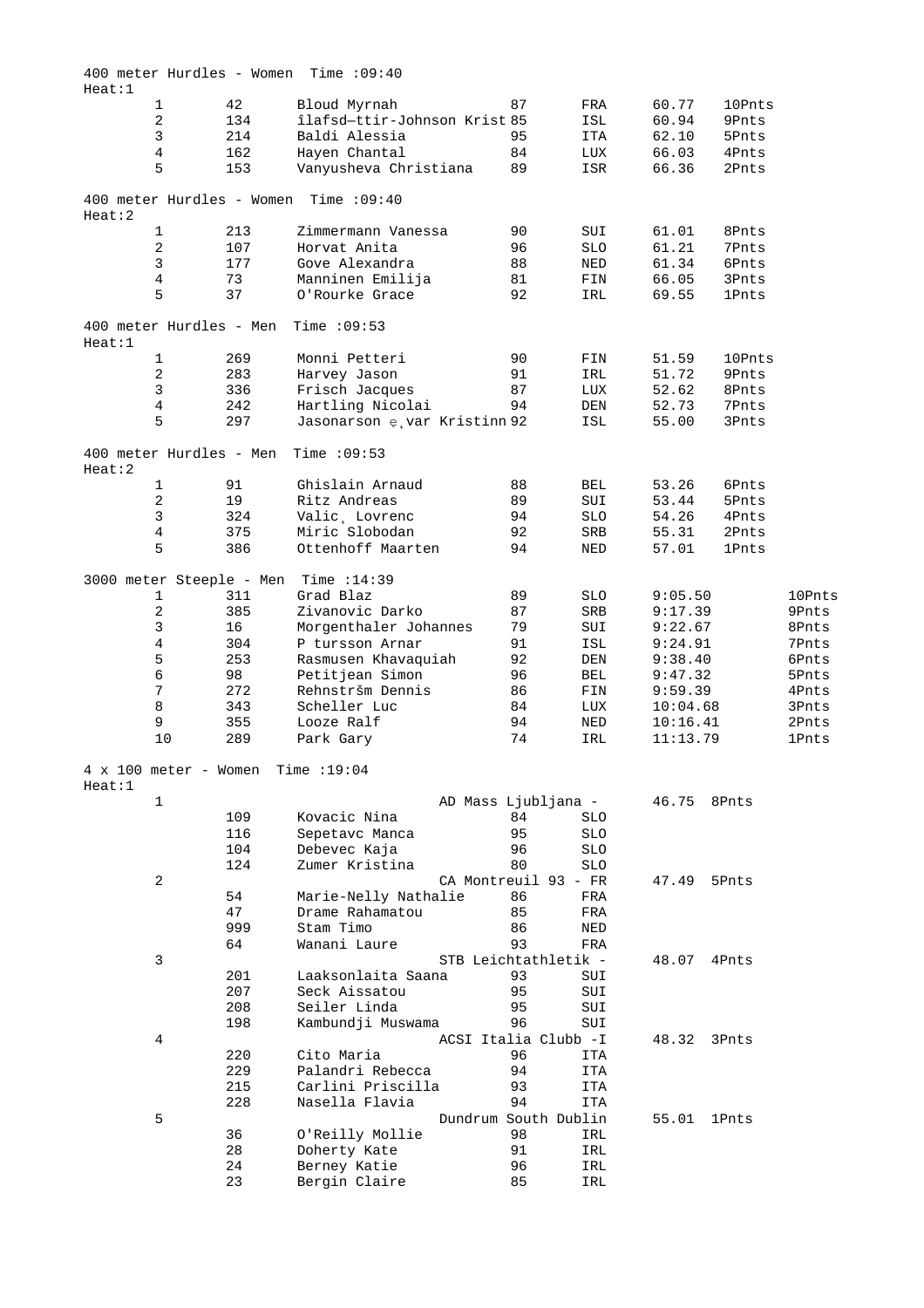4 x 100 meter - Women Time :19:04 Heat:2 1 Phanos - NED 44.74 10Pnts 176 Ghafoor Madiea 92 NED 181 Kroonenburg N. Mireil 89 NED 173 Berendse Silke 98 NED 184 Samuel Jamile 92 NED 2 Jyvaskylaan Kenttaur 45.44 9Pnts 66 AidanpŠŠ Ida 88 FIN 70 Latvala Hanna-Maari 87 FIN 71 Laukka Minna 87 FIN 72 MŠkinen Emmi 93 FIN 3 IR-Reykjavik Sportsc 47.14 7Pnts 128 Gunnarsd—ttir Bjšrg 94 ISL 129 Hermodsdottir Hrafnhild E 89 ISL 131 J—hannesd—ttir D—r—thea 94 ISL 127 Gudmundsd—ttir Arna Stefa 95 ISL 4 Celtic Diekirch - LU 47.18 6Pnts 166 Rausch Victoria 96 LUX 158 Bauer Anais 93 LUX 171 Zens Anouk 97 LUX 164 Jones Laurence 96 LUX 5 Reshon Le Zion - ISR 49.57 2Pnts<br>154 Waisman Diana 98 ISR 154 Waisman Diana 98 ISR 151 Puskareva Yulia 89 ISR 142 Bronstein Olga 76 ISR 157 Zalikowitch Ifat 92 ISR 4 x 100 meter - Men Time :18:05 Heat:1 1 LG Bern - SUI 40.72 10Pnts 9 Gugerli Steven 85 SUI 15 Maritz Yves 95 SUI<br>4 Clivaz Florian 94 SUI<br>5 Clivaz Portal 197 SUI 4 Clivaz Florian 94 SUI 5 Fongu Rolf 2 AD Mass Ljubljana - 41.74 8Pnts 325 Vrhunec Enej 96 SLO 328 Zontar Luka 94 SLO 327 Zlatnar Damjan 77 SLO 329 Zumer Jan 82 SLO 3 Jyvaskylaan Kenttaur 42.45 5Pnts 264 Kilpi Otto 87 FIN 266 Lakka Elmo 93 FIN 262 KaihlajŠrvi Juho 90 FIN 261 Itani Sami 87 FIN 4 C.S. Luxembourg - LU 43.96 3Pnts 333 Brunstein-Laplace Timoth 97 LUX 334 Dunne Gavin 97 LUX 337 Godart Claude 80 LUX 344 Schmiz Gilles 97 LUX AC Radnicki - SRB DIS Rule170.18 382 Stojanovic Aleksandar 92 SRB 380 Savic Milos 87 SRB 376 Miskovic Marko 93 SRB 367 Anic Lazar 91 SRB 4 x 100 meter - Men Time :18:05 Heat:2 1 Sparta AM - DEN 41.69 9Pnts 239 Gabrielsen Benjamin 95 DEN<br>256 Strom Emil 93 DEN<br>246 Kalisz Mike 89 DEN<br>254 Schou-Nielsen Frederik 89 DEN er<br>256 Strom Emil 93 DEN<br>246 Kalisz Mike 89 DEN 246 Kalisz Mike 89 DEN 254 Schou-Nielsen Frederik 96 DEN 2 IR-Reykjavik Sportcl 42.14 7Pnts 296 Ingvarsson Thorsteinn 88 ISL 297 Jasonarson Kristinn 92 ISL 293 Bjšrnsson Helgi 90 ISL 300 K‡rason Ari Bragi 89 ISL 3 RESC - BEL 42.27 6Pnts 83 Badji Asamti 95 BEL 82 Ammarkhodja Brahim 84 BEL 97 Lins S bastien 92 BEL 100 Tshitswenu Florian 97 BEL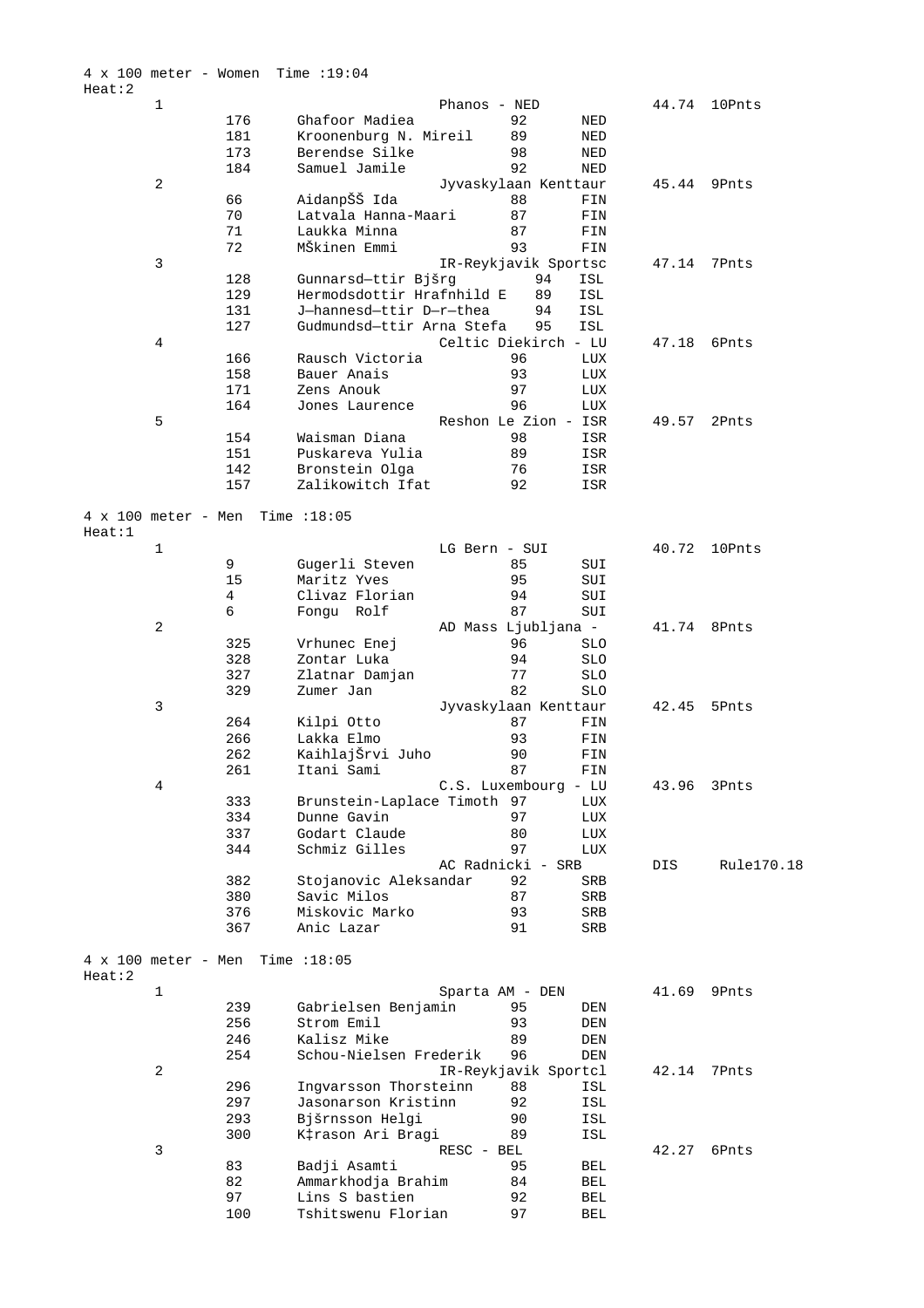|        | $\overline{4}$               |     |                              | Crusaders A.C. - IRL |            | 43.39   | 4Pnts  |
|--------|------------------------------|-----|------------------------------|----------------------|------------|---------|--------|
|        |                              | 286 | Mulhall Eoin                 | 90                   | IRL        |         |        |
|        |                              | 281 | Ennis Nick                   | 90                   | IRL        |         |        |
|        |                              | 280 | Dunne Garrett                | 89                   | IRL        |         |        |
|        |                              | 283 | Harvey Jason                 | 91                   | IRL        |         |        |
|        |                              |     |                              | Phanos - NED         |            | DNF     | 0Pnts  |
|        |                              | 354 |                              | 88                   |            |         |        |
|        |                              |     | Emanuel Kaj                  |                      | NED        |         |        |
|        |                              | 360 | Smet Koen                    | 92                   | NED        |         |        |
|        |                              | 359 | Sion Dwight                  | 82                   | NED        |         |        |
|        |                              | 347 | Blauwhof Bjorn               | 90                   | NED        |         |        |
|        | $4 \times 400$ meter - Women |     | Time $:18:28$                |                      |            |         |        |
| Heat:1 |                              |     |                              |                      |            |         |        |
|        | $\mathbf{1}$                 |     |                              | Phanos - NED         |            | 3:48.59 | 9Pnts  |
|        |                              | 179 | Klumper Sophie               | 95                   | NED        |         |        |
|        |                              |     |                              |                      |            |         |        |
|        |                              | 189 | Wever Marije                 | 93                   | NED        |         |        |
|        |                              | 173 | Berendse Silke               | 98                   | NED        |         |        |
|        |                              | 600 | Voskamp Anna                 | 93                   | NED        |         |        |
|        | 2                            |     |                              | Jyvaskylaan Kenttaur |            | 3:57.30 | 5Pnts  |
|        |                              | 79  | Tauren Juuli-Anna            | 91                   | FIN        |         |        |
|        |                              | 73  | Manninen Emilija 81          | FIN                  |            |         |        |
|        |                              | 72  | MŠkinen Emmi                 | 93                   | FIN        |         |        |
|        |                              | 71  | Laukka Minna                 | 87                   | FIN        |         |        |
|        | 3                            |     |                              | Celtic Diekirch - LU |            | 4:01.01 | 4Pnts  |
|        |                              | 167 | Reiser Anne                  | 97                   | LUX        |         |        |
|        |                              | 162 |                              |                      |            |         |        |
|        |                              |     | Hayen Chantal                | 84                   | LUX        |         |        |
|        |                              | 163 | Hoffmann Vera                | 96                   | LUX        |         |        |
|        |                              | 160 | Gloden Jenny                 | 93                   | LUX        |         |        |
|        | 4                            |     |                              | Dundrum South Dublin |            | 4:09.94 | 3Pnts  |
|        |                              | 26  | Coveney Gabrielle            | 91                   | IRL        |         |        |
|        |                              | 28  | Doherty Kate                 | 91                   | IRL        |         |        |
|        |                              | 37  | O'Rourke Grace               | 92                   | IRL        |         |        |
|        |                              | 34  | Mulligan Sarah               | 86                   | IRL        |         |        |
|        |                              |     |                              | STB Leichtathletik - |            | DIS     | 0Pnts  |
|        |                              | 192 | Cyger Anja                   | 95                   | SUI        |         |        |
|        |                              | 191 | Bayer Sara                   | 94                   | SUI        |         |        |
|        |                              |     |                              |                      |            |         |        |
|        |                              | 209 | von Dach Sophie              | 96                   | SUI        |         |        |
|        |                              | 201 | Laaksonlaita Saana           | 93                   | SUI        |         |        |
|        | $4 \times 400$ meter - Women |     | Time $:18:28$                |                      |            |         |        |
| Heat:2 |                              |     |                              |                      |            |         |        |
|        | $\mathbf{1}$                 |     |                              | IR-Reykjavik Sportsc |            | 3:45.50 | 10Pnts |
|        |                              | 127 | Gudmundsd-ttir Arna Stefa 95 |                      | ISL        |         |        |
|        |                              | 128 | Gunnarsd-ttir Bjšrg          | 94                   | ISL        |         |        |
|        |                              | 134 | îlafsd-ttir-Johnson Krist 85 |                      | ISL        |         |        |
|        |                              | 130 | Hinriksd-ttir An'ta          | 96                   | ISL        |         |        |
|        | 2                            |     |                              | ACSI Italia Clubb -I |            |         |        |
|        |                              |     |                              |                      |            | 3:48.89 | 8Pnts  |
|        |                              | 214 | Baldi Alessia                | 95                   | ITA        |         |        |
|        |                              | 230 | Panei Fabiana                | 94                   | ITA        |         |        |
|        |                              | 235 | Sisti Elisabetta             | 93                   | ITA        |         |        |
|        |                              | 227 | Monachino Serena             | 90                   | <b>ITA</b> |         |        |
|        | 3                            |     |                              | CA Montreuil 93 - FR |            | 3:50.86 | 7Pnts  |
|        |                              | 39  | Bardet M lissa               | 93                   | FRA        |         |        |
|        |                              | 48  | Fall Mama                    | 90                   | FRA        |         |        |
|        |                              | 610 | Crepin Sarah                 | 90                   | FRA        |         |        |
|        |                              | 58  | Nana Djimou Antoinette       | 85                   | FRA        |         |        |
|        | 4                            |     |                              | AD Mass Ljubljana -  |            | 3:54.44 | 6Pnts  |
|        |                              |     |                              |                      |            |         |        |
|        |                              | 105 | Gorisek Pina                 | 90                   | <b>SLO</b> |         |        |
|        |                              | 110 | Lenardic, Ajda               | 96                   | <b>SLO</b> |         |        |
|        |                              | 108 | Kodric, Aneja                | 93                   | <b>SLO</b> |         |        |
|        |                              | 107 | Horvat Anita                 | 96                   | SLO        |         |        |
|        | 5                            |     |                              | Reshon Le Zion - ISR |            | 4:14.22 | 2Pnts  |
|        |                              | 142 | Bronstein Olga               | 76                   | ISR        |         |        |
|        |                              | 149 | Morad Anat                   | 79                   | ISR        |         |        |
|        |                              | 141 | Ben-Farin Sapir              | 96                   | ISR        |         |        |
|        |                              | 153 | Vanyusheva Christiana        | 89                   | ISR        |         |        |
|        |                              |     |                              |                      |            |         |        |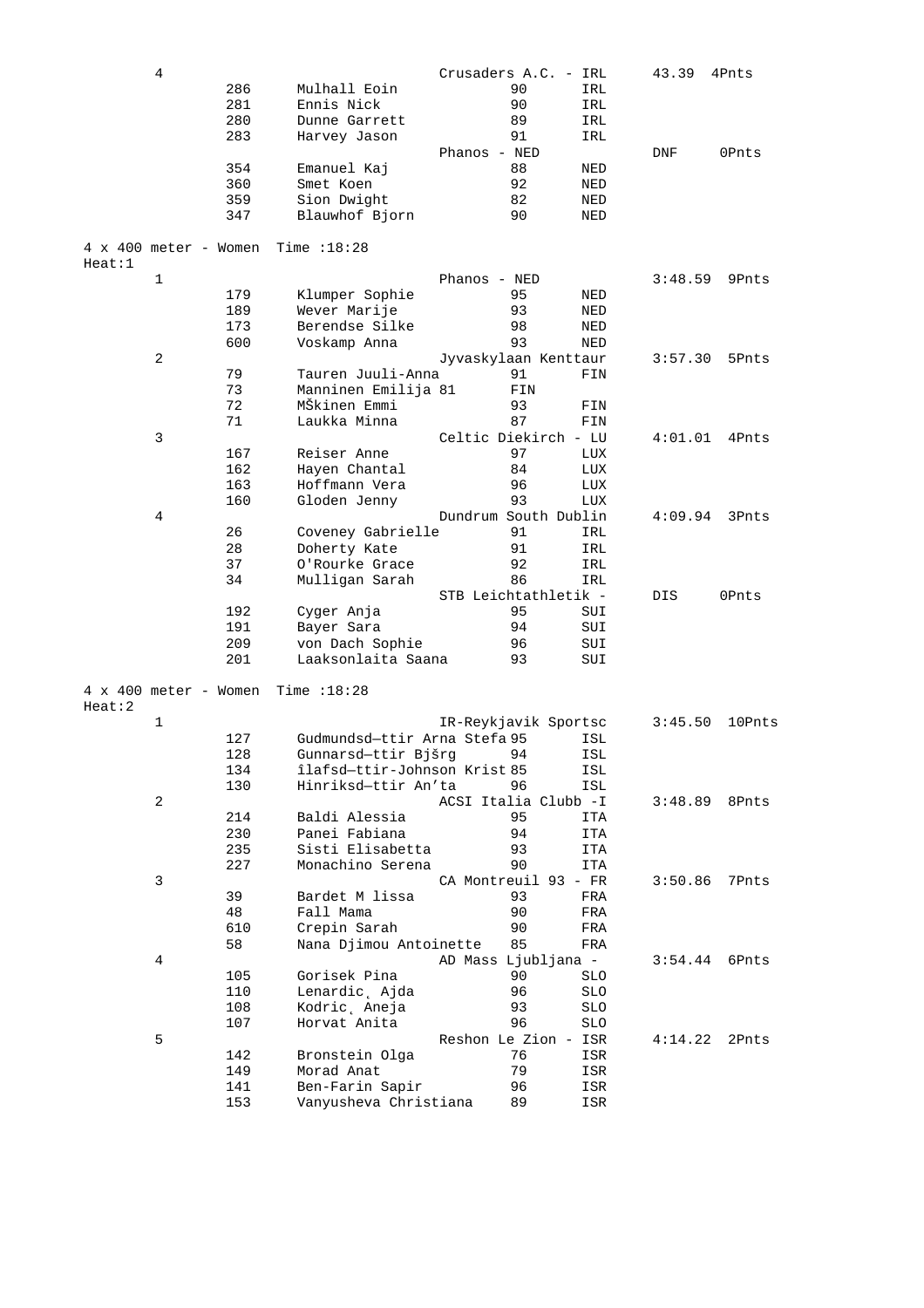|                                      | 1              |     |                        | Phanos - NED         |            | 3:16.75 | 7Pnts      |
|--------------------------------------|----------------|-----|------------------------|----------------------|------------|---------|------------|
|                                      |                | 356 | Pennekamp Nils         | 87                   | NED        |         |            |
|                                      |                | 999 | Stam Timo              | 86                   | NED        |         |            |
|                                      |                | 365 | Wagenaar Luuk          | 94                   | NED        |         |            |
|                                      |                | 353 | el Rhalfioui Youssef   | 83                   | NED        |         |            |
|                                      | $\overline{a}$ |     |                        | IR-Reykjavik Sportcl |            | 3:16.91 | 6Pnts      |
|                                      |                | 301 | L‡russon Einar Dadi    | 90                   | ISL        |         |            |
|                                      |                | 293 | Bjšrnsson Helgi        | 90                   | ISL        |         |            |
|                                      |                | 307 | Stef‡nsson Thorkell    | 85                   | ISL        |         |            |
|                                      |                | 297 | Jasonarson Kristinn    | 92                   | ISL        |         |            |
|                                      | 3              |     |                        | LG Bern - SUI        |            | 3:17.43 | 5Pnts      |
|                                      |                | 19  | Ritz Andreas           | 89                   | SUI        |         |            |
|                                      |                | 15  | Maritz Yves            | 95                   | SUI        |         |            |
|                                      |                | 14  | Lutz Silvan            | 90                   | SUI        |         |            |
|                                      |                | 21  | Schneeberger Marc      | 81                   | SUI        |         |            |
|                                      |                |     |                        | RESC - BEL           |            | DIS     | Rule170.18 |
|                                      |                | 83  | Badji Asamti           | 95                   | BEL        |         |            |
|                                      |                | 101 | Vandecapelle Mattijs   | 89                   | BEL        |         |            |
|                                      |                | 89  | Froidmont Arnaud 89    | BEL                  |            |         |            |
|                                      |                | 82  | Ammarkhodja Brahim     | 84                   | <b>BEL</b> |         |            |
|                                      |                |     |                        | AC Radnicki - SRB    |            | DIS     | Rule170.18 |
|                                      |                | 375 | Miric Slobodan         | 92                   | <b>SRB</b> |         |            |
|                                      |                | 370 | Lazar Matic            | 96                   | SRB        |         |            |
|                                      |                | 369 | Kojic Nemanja          | 94                   | SRB        |         |            |
|                                      |                | 383 | Stojanovic Stefan      | 95                   | SRB        |         |            |
|                                      |                |     |                        |                      |            |         |            |
| $4 \times 400$ meter - Men<br>Heat:2 |                |     | Time $:19:08$          |                      |            |         |            |
|                                      | 1              |     |                        | Sparta AM - DEN      |            | 3:09.80 | 10Pnts     |
|                                      |                | 242 | Hartling Nicolai 94    | DEN                  |            |         |            |
|                                      |                | 243 | Hyde Nicklas           | 86                   | DEN        |         |            |
|                                      |                | 256 | Strom Emil             | 93                   | DEN        |         |            |
|                                      |                | 237 | Ekelund-Arenander Nick | 89                   | DEN        |         |            |
|                                      | 2              |     |                        | Crusaders A.C. - IRL |            | 3:14.09 | 9Pnts      |
|                                      |                | 281 | Ennis Nick             | 90                   | IRL        |         |            |
|                                      |                | 287 | Murphy Brian           | 82                   | IRL        |         |            |
|                                      |                | 286 | Mulhall Eoin           | 90                   | IRL        |         |            |
|                                      |                | 283 | Harvey Jason           | 91                   | IRL        |         |            |
|                                      | 3              |     |                        | AD Mass Ljubljana -  |            | 3:14.83 | 8Pnts      |
|                                      |                | 314 | Jeras Jernej           | 91                   | <b>SLO</b> |         |            |
|                                      |                | 324 | Valic, Lovrenc         | 94                   | <b>SLO</b> |         |            |
|                                      |                | 998 | Zupan Jaka             | 80                   | <b>SLO</b> |         |            |
|                                      |                | 320 | Rudolf Zan             | 93                   | <b>SLO</b> |         |            |
|                                      | 4              |     |                        | Jyvaskylaan Kenttaur |            | 3:21.54 | 4Pnts      |
|                                      |                | 263 | K m<br>Janne           | 88                   | FIN        |         |            |
|                                      |                | 262 | Kaihlaj rvi Juho 90    | FIN                  |            |         |            |
|                                      |                | 261 | Itani Sami             | 87                   | FIN        |         |            |
|                                      |                | 269 | Monni Petteri          | 90                   |            |         |            |
|                                      |                |     |                        |                      | FIN        |         |            |
|                                      |                |     |                        | C.S. Luxembourg - LU |            | DIS     | Rule170.67 |
|                                      |                | 346 | Thon Armin             | 96                   | LUX        |         |            |
|                                      |                | 331 | Bestgen Christophe     | 88                   | LUX        |         |            |
|                                      |                | 332 | Bonamino Luca          | 96                   | LUX        |         |            |
|                                      |                | 336 | Frisch Jacques         | 87                   | LUX        |         |            |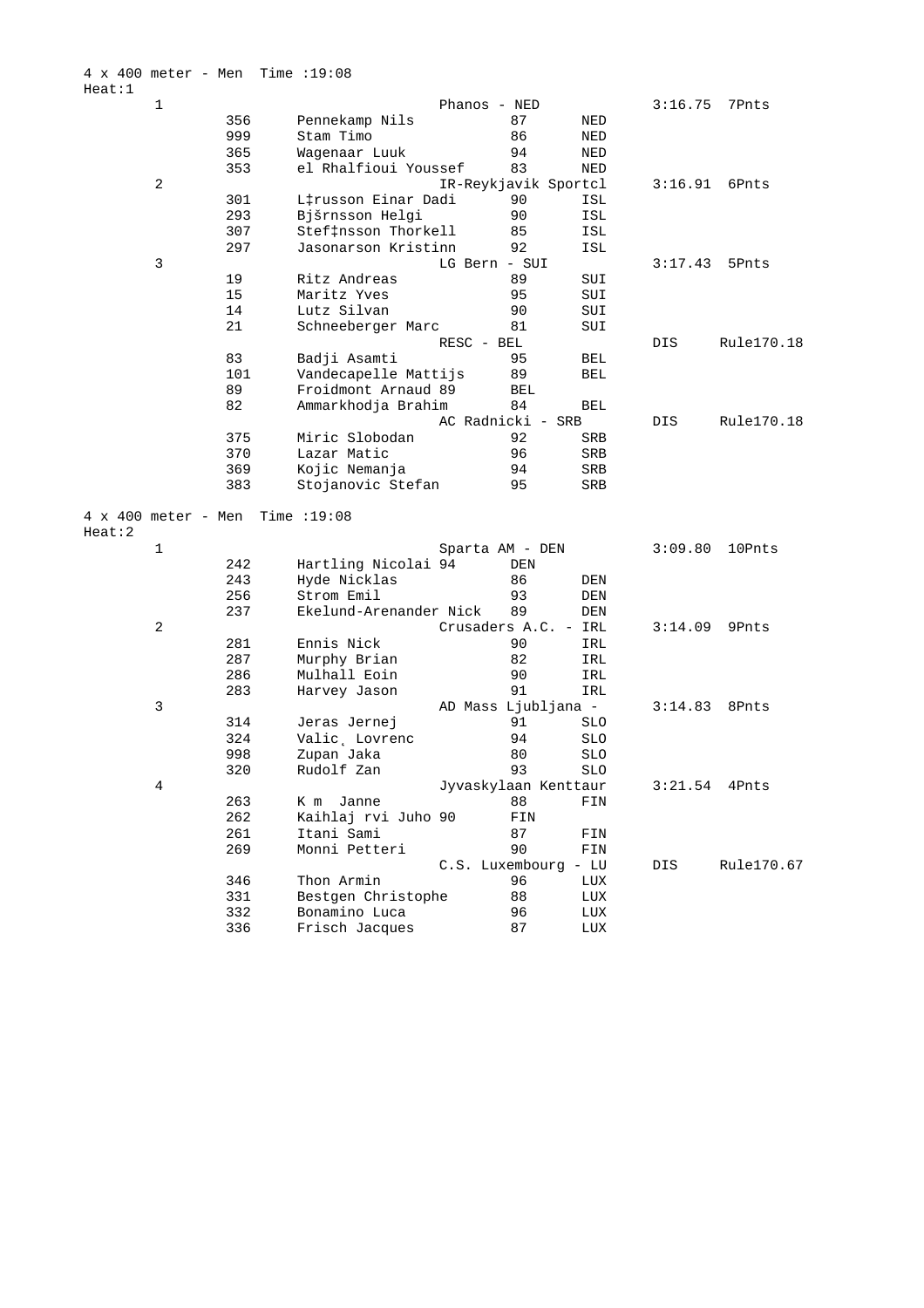|        | High Jump - Women Time : $16:55$ |               |                              |                |            |           |              |
|--------|----------------------------------|---------------|------------------------------|----------------|------------|-----------|--------------|
| Heat:1 |                                  |               |                              |                |            |           |              |
|        | $\mathbf{1}$                     | 151           | Puskareva Yulia              | 89             | ISR        | 1.77      | 10Pnts       |
|        | 2                                | 231           | Patterlini Allegra           | 96             | <b>ITA</b> | 1.71      | 9Pnts        |
|        | 3                                | 178           | Huisman Joyce                | 89             | <b>NED</b> | 1.68      | 8Pnts        |
|        | $\overline{4}$                   | 172           | Zimmer Cathy                 | 98             | LUX        | 1.65      | 7Pnts        |
|        | 5                                | 32            | Moggan Grainne               | 90             | IRL        | 1.60      | 6Pnts        |
|        | 6                                | 137           | Thrainsdottir Hanna          | 97             | ISL        | 1.60      | 5Pnts        |
|        | 7                                | 79            | Tauren Juuli-Anna            | 91             | FIN        | 1.55      | 4Pnts        |
|        | 8                                | 192           | Cyger Anja                   | 95             | SUI        | 1.55      | 3Pnts        |
|        | 9                                | 118           | Todic Valerija               | 97             | <b>SLO</b> | 1.55      | 2Pnts        |
|        | 10                               | 610           | Crepin Sarah                 | 90             | FRA        | 1.40      | <b>1Pnts</b> |
| Heat:1 | High Jump - Men                  | Time $:11:42$ |                              |                |            |           |              |
|        | $\mathbf{1}$                     | 5             | Donisan Mihai                | 88             | SUI        | 2.19      | 10Pnts       |
|        | $\overline{2}$                   | 274           | Torro Osku                   | 79             | FIN        | 2.12      | 9Pnts        |
|        | 3                                | 301           | L‡russon Einar Dadi          | 90             | ISL        | 2.00      | 8Pnts        |
|        | $\overline{4}$                   | 236           | Bouziad Massin               | 95             | DEN        | 1.95      | 6.5Pnts      |
|        | 4                                | 323           | Trupej Jure                  | 91             | <b>SLO</b> | 1.95      | 6.5Pnts      |
|        | 6                                | 103           | Xhonneux Fr d ric            | 83             | <b>BEL</b> | 1.90      | 5Pnts        |
|        | $\overline{7}$                   | 349           | Bretveld Bastiaan            | 89             | <b>NED</b> | 1.90      | 4Pnts        |
|        | 8                                | 384           | Vukicevic Jovan              | 87             | SRB        | 1.90      | 3Pnts        |
|        | 9                                | 340           | Kiffer Ben                   | 97             | <b>LUX</b> | 1.90      | 2Pnts        |
| Heat:1 | Pole Vault - Women Time $:12:47$ |               |                              |                |            |           |              |
|        | $\mathbf{1}$                     | 117           | Sutej Tina                   | 88             | <b>SLO</b> | 4.10      | 10Pnts       |
|        | $\overline{c}$                   | 50            | Henry Chlo                   | 87             | <b>FRA</b> | 4.10      | 9Pnts        |
|        | 3                                | 194           | Fasel M lanie                | 94             | SUI        | 3.60      | 8Pnts        |
|        | $\overline{4}$                   | 133           | Le-sd-ttir Bogey Ragnheid 96 |                | ISL        | 3.20      | 7Pnts        |
|        | 5                                | 603           | Myleymak Tessa               |                | FIN        | 3.20      | 6Pnts        |
|        | 6                                | 169           | Schmit Cathy                 | 97             | LUX        | 3.20      | 5Pnts        |
|        | 7                                | 173           | Berendse Silke               | 98             | NED        | 2.80      | 4Pnts        |
|        |                                  | 148           | Medalsy Elinor               | 93             | ISR        | $\rm{NM}$ | OPnts        |
| Heat:1 | Pole vault - Men Time : 16:25    |               |                              |                |            |           |              |
|        | $\mathbf{1}$                     | 368           | Horvat Ivan                  | 93             | SRB        | 5.20      | 10Pnts       |
|        | 2                                | 250           | Nielsen Mikkel M.            | 88             | DEN        | 5.00      | 9Pnts        |
|        | 3                                | 298           | Johnson Mark                 | 83             | ISL        | 4.80      | 7.5Pnts      |
|        | 3                                | 358           | Planas Illas Joan            | 81             | <b>NED</b> | 4.80      | 7.5Pnts      |
|        | 5                                | 310           | Cebron Zan                   | 92             | <b>SLO</b> | 4.80      | 6Pnts        |
|        | 6                                | 259           | Harmaala Kalle               | 91             | FIN        | 4.60      | 5Pnts        |
|        | 7                                | 288           | O'Briain Ruairi              | 83             | IRL        | 4.00      | 3.5Pnts      |
|        | 7                                | 2             | Blau Ulrich                  | 0 <sub>0</sub> | SUI        | 4.00      | 3.5Pnts      |
|        | 9                                | 101           | Vandecapelle Mattijs         | 89             | <b>BEL</b> | 4.00      | 2Pnts        |
|        | 10                               | 340           | Kiffer Ben                   | 97             | LUX        | 4.00      | 1Pnts        |
|        |                                  |               |                              |                |            |           |              |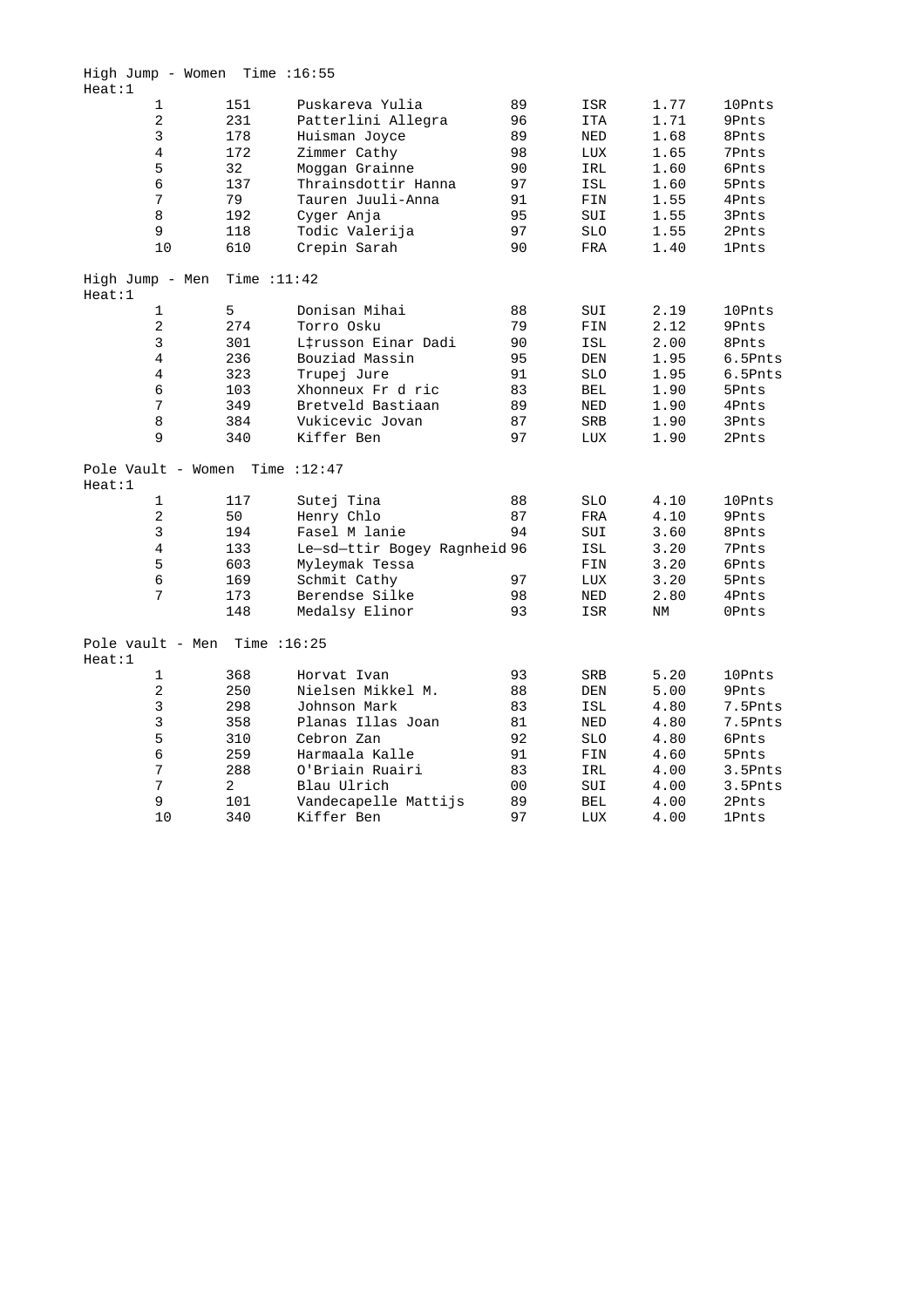|                          | Long Jump - Women Time $:15:02$ |                                      |          |            |       |        |        |        |              |
|--------------------------|---------------------------------|--------------------------------------|----------|------------|-------|--------|--------|--------|--------------|
| $\mathbf 1$              | 72                              | MŠkinen Emmi                         | 93       | FIN        | 6.09  | $+1.1$ |        |        | 10Pnts       |
| $\overline{2}$           | 58                              | Nana Djimou Antoinette               | 85       | <b>FRA</b> | 6.05  | $+0.6$ |        |        | 9Pnts        |
| 3                        | 122                             | Vukmirovic, Snezana                  | 82       | <b>SLO</b> | 5.96  | $+3.3$ | 5.66m  | 0.7    | 8Pnts        |
| $\overline{4}$           | 179                             | Klumper Sophie                       | 95       | NED        | 5.73  | $+1.9$ |        |        | 7Pnts        |
| 5                        | 228                             | Nasella Flavia                       | 94       | <b>ITA</b> | 5.62  | $+0.0$ |        |        | 6Pnts        |
| 6                        | 157                             | Zalikowitch Ifat                     | 92       | ISR        | 5.53  | $+2.6$ | 5.49m  | 1.5    | 5Pnts        |
| 7                        | 164                             | Jones Laurence                       | 96       | LUX        | 5.46  | $+0.5$ |        |        | 4Pnts        |
| 8                        | 131                             | J-hannesd-ttir D-r-thea              | 94       | ISL        | 5.40  | $+0.6$ |        |        | 3Pnts        |
| 9                        | 205                             | Schneider M lodie                    | 97       | SUI        | 5.03  | $+2.1$ | 4.74m  | 0.9    | 2Pnts        |
| 10                       | 23                              | Bergin Claire                        | 85       | IRL        | 4.47  | $-0.3$ |        |        | <b>1Pnts</b> |
| Long Jump - Men          | Time $:17:13$                   |                                      |          |            |       |        |        |        |              |
| 1                        | 367                             | Anic Lazar                           | 91       | <b>SRB</b> | 7.38  | $-0.1$ |        |        | 10Pnts       |
| $\overline{2}$           | 244                             | Jensen Morten                        | 82       | DEN        | 7.30  | $+1.3$ |        |        | 9Pnts        |
| 3                        | 361                             | Stieglis Yoeri                       | 90       | $\rm NED$  | 7.15  | $+0.6$ |        |        | 8Pnts        |
| $\bf 4$                  | 284                             | McMullen Adam                        | 90       | IRL        | 7.13  | $+0.7$ |        |        | 7Pnts        |
| 5                        | 264                             | Kilpi Otto                           | 87       | FIN        | 7.01  | $+0.8$ |        |        | 6Pnts        |
| 6                        | 296                             | Ingvarsson Thorsteinn                | 88       | ISL        | 7.01  | $-0.2$ |        |        | 5Pnts        |
| 7                        | 326                             | Vrscaj Ziga                          | 93       | <b>SLO</b> | 6.59  | $-0.4$ |        |        | 4Pnts        |
| 8                        | 101                             | Vandecapelle Mattijs                 | 89       | <b>BEL</b> | 6.30  | $+3.4$ | 6.26m  | 0.8    | 3Pnts        |
| 9                        | 12                              | Kraus Mischa                         | 90       | SUI        | 6.05  | $+1.8$ |        |        | 2Pnts        |
| 10                       | 344                             | Schmiz Gilles                        | 97       | LUX        | 6.00  | $+0.5$ |        |        | <b>1Pnts</b> |
|                          |                                 |                                      |          |            |       |        |        |        |              |
| Triple Jump - Women<br>1 | 122                             | Time $:11:32$<br>Vukmirovic, Snezana | 82       | <b>SLO</b> | 13.52 | $+2.9$ | 13.52m | 0.5    | 10Pnts       |
| $\overline{a}$           | 54                              | Marie-Nelly Nathalie                 | 86       | FRA        | 13.23 | $+1.3$ |        |        | 9Pnts        |
| 3                        | 215                             | Carlini Priscilla                    | 93       | <b>ITA</b> | 12.68 | $+4.3$ | 12.10m | 0.7    | 8Pnts        |
| $\bf 4$                  | 65                              | Aaltonen Reetta                      | 97       | FIN        | 11.78 | $+3.2$ | 11.73m | $-0.7$ | 7Pnts        |
| 5                        | 150                             | Peretz Paz                           | 96       | ISR        | 11.57 | $+1.9$ |        |        | 6Pnts        |
| 6                        |                                 |                                      |          |            |       |        |        |        |              |
| 7                        | 132                             | Kristj‡nsd-ttir Thelma Li 97         |          | ISL        | 11.47 | $+0.3$ |        |        | 5Pnts        |
|                          | 183                             | Samuel Chant                         | 96       | $\rm NED$  | 11.17 | $+1.6$ |        |        | 4Pnts        |
| 8                        | 196                             | Grossenbacher Anna                   | 85       | SUI        | 10.66 | $+1.2$ |        |        | 3Pnts        |
| 9<br>10                  | 171<br>32                       | Zens Anouk                           | 97<br>90 | LUX        | 10.61 | $+2.0$ |        |        | 2Pnts        |
|                          |                                 | Moggan Grainne                       |          | IRL        | 10.51 | $+3.0$ | 10.49m | 0.7    | <b>1Pnts</b> |
|                          | Triple Jump - Men Time : 13:26  |                                      |          |            |       |        |        |        |              |
| $\mathbf{1}$             | 5                               | Donisan Mihai                        | 88       | SUI        | 14.87 | $+2.4$ | 14.77m | 0.4    | 10Pnts       |
| $\boldsymbol{2}$         | 316                             | Luxa Jan                             | 96       | <b>SLO</b> | 14.87 | $+1.6$ |        |        | 9Pnts        |
| 3                        | 601                             | Moller Anders                        | 77       | $\rm{DEN}$ | 14.80 | $+0.0$ |        |        | 8Pnts        |
| $\overline{4}$           | 284                             | McMullen Adam                        | 90       | IRL        | 14.79 | $+0.3$ |        |        | 7Pnts        |
| 5                        | 258                             | Alasalmi Janne                       | 81       | FIN        | 13.68 | $+0.2$ |        |        | 6Pnts        |
| 6                        | 363                             | van der Wardt Jšrgen                 | 84       | NED        | 13.60 | $+0.7$ |        |        | 5Pnts        |
| 7                        | 333                             | Brunstein-Laplace Timoth             | 97       | LUX        | 13.36 | $+2.2$ | 13.11m | 0.7    | 4Pnts        |
| 8                        | 373                             | Micic Jovan                          | 96       | SRB        | 13.05 | $+1.7$ |        |        | 3Pnts        |
| 9                        | 95                              | Hoorens Christopher                  | 97       | <b>BEL</b> | 12.71 | $+0.1$ |        |        | 2Pnts        |
| 10                       | 294                             | Gudmundsson Gunnar                   | 95       | ISL        | 12.66 | $+1.8$ |        |        | <b>1Pnts</b> |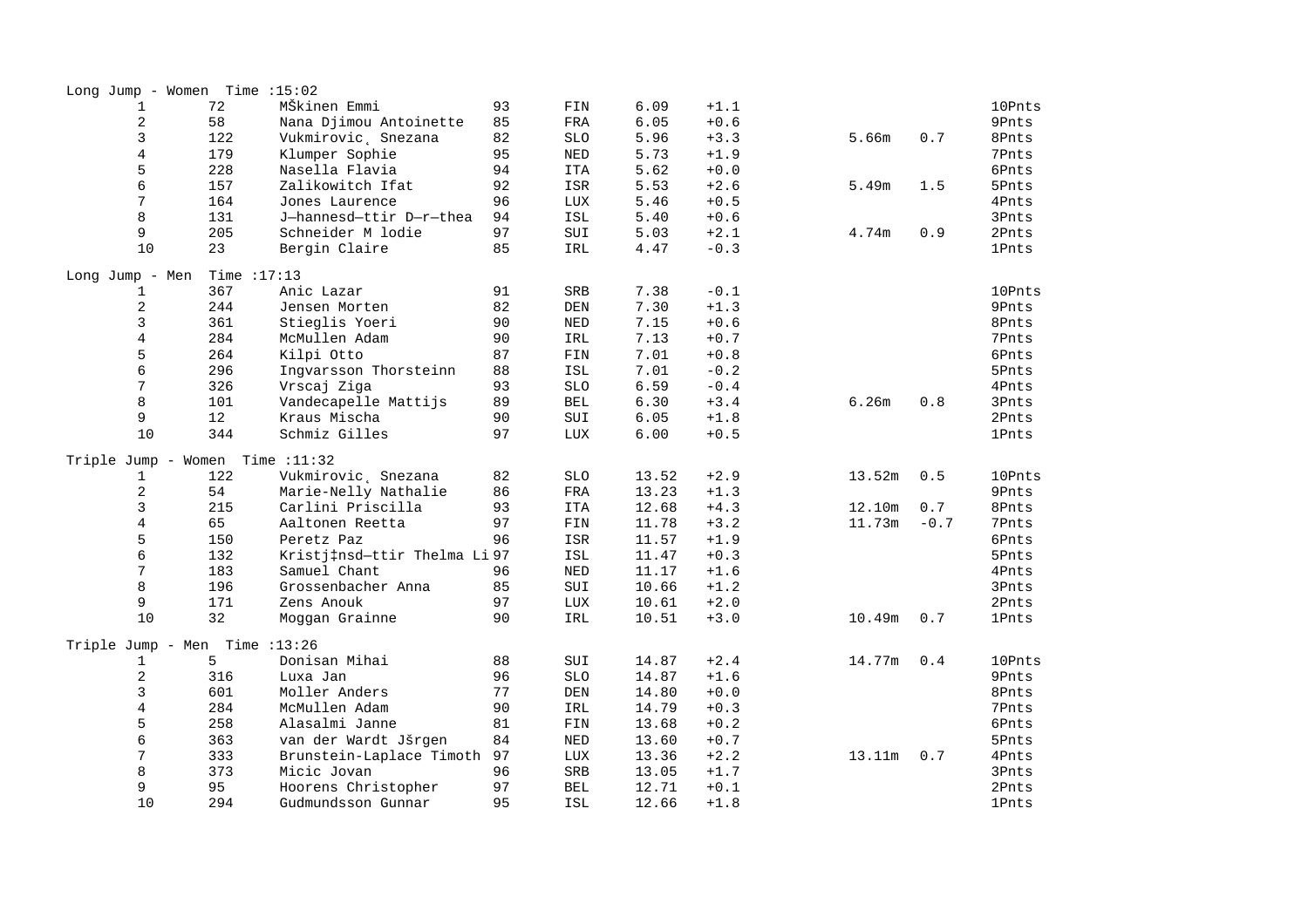| Heat:1 | Shot Put - Women     |     | Time $:15:58$ |                              |    |            |       |              |
|--------|----------------------|-----|---------------|------------------------------|----|------------|-------|--------------|
|        | $\mathbf{1}$         | 52  |               | Laurendot Laurianne          | 92 | FRA        | 13.63 | 10Pnts       |
|        | 2                    | 77  |               | Salmela Johanna              | 90 | FIN        | 12.59 | 9Pnts        |
|        | 3                    | 179 |               | Klumper Sophie               | 95 | NED        | 12.07 | 8Pnts        |
|        | 4                    | 143 |               | Cohen Inbal                  | 95 | ISR        | 11.66 | 7Pnts        |
|        |                      | 132 |               | Kristj‡nsd-ttir Thelma Li 97 |    |            |       |              |
|        | 5                    |     |               |                              |    | ISL        | 11.21 | 6Pnts        |
|        | б                    | 225 |               | Guaglione Carmela            | 95 | <b>ITA</b> | 10.93 | 5Pnts        |
|        | 7                    | 121 |               | Vaupot Tina                  | 97 | <b>SLO</b> | 10.42 | 4Pnts        |
|        | 8                    | 168 |               | Schartz Kim                  | 88 | LUX        | 10.09 | 3Pnts        |
|        | 9                    | 196 |               | Grossenbacher Anna           | 85 | SUI        | 9.72  | 2Pnts        |
|        | 10                   | 30  |               | Fitzgibbon Anita             | 83 | IRL        | 9.60  | <b>1Pnts</b> |
|        |                      |     |               |                              |    |            |       |              |
|        | Shot Put - Men       |     | Time $:11:48$ |                              |    |            |       |              |
| Heat:1 |                      |     |               |                              |    |            |       |              |
|        | $\mathbf 1$          | 378 |               | Premeru Marin                | 90 | <b>SRB</b> | 18.49 | 10Pnts       |
|        | 2                    | 351 |               | Cronie Patrick               | 89 | NED        | 18.38 | 9Pnts        |
|        | 3                    | 8   |               | Grasu Mihai                  | 87 | SUI        | 17.53 | 8Pnts        |
|        | 4                    | 252 |               | Petersen Nick                | 87 | DEN        | 17.50 | 7Pnts        |
|        | 5                    | 330 |               | Zupancic Blaz                | 95 | <b>SLO</b> | 15.87 | 6Pnts        |
|        | б                    | 335 |               | Forster Sven                 | 85 | LUX        | 15.82 | 5Pnts        |
|        |                      |     |               |                              |    |            |       |              |
|        | 7                    | 302 |               | L‡russon Sindri              | 93 | ISL        | 15.72 | 4Pnts        |
|        | 8                    | 261 |               | Itani Sami                   | 87 | FIN        | 13.40 | 3Pnts        |
|        | 9                    | 93  |               | Guillaume Jonathan           | 92 | BEL        | 13.28 | 2Pnts        |
|        | Discus Throw - Women |     |               | Time $:12:57$                |    |            |       |              |
| Heat:1 |                      |     |               |                              |    |            |       |              |
|        | 1                    | 61  |               | Pingeon Melanie              | 86 | FRA        | 51.05 | 10Pnts       |
|        | 2                    | 78  |               | Sipponen Salla               | 95 | FIN        | 49.79 | 9Pnts        |
|        | 3                    | 225 |               | Guaglione Carmela            | 95 | <b>ITA</b> | 36.74 | 8Pnts        |
|        |                      |     |               |                              |    |            |       |              |
|        | 4                    | 211 |               | Wieland Alice                | 95 | SUI        | 36.61 | 7Pnts        |
|        | 5                    | 165 |               | Michel V ronique             | 96 | LUX        | 34.02 | 6Pnts        |
|        | б                    | 156 |               | Zabolotniy Yevgeniya         | 84 | ISR        | 31.21 | 5Pnts        |
|        | 7                    | 133 |               | Le-sd-ttir Bogey Ragnheid 96 |    | ISL        | 29.33 | 4Pnts        |
|        | 8                    | 175 |               | Dortmond Maaike              | 93 | NED        | 27.58 | 3Pnts        |
|        | 9                    | 35  |               | Murphy Rose Alice            | 90 | IRL        | 24.95 | 2Pnts        |
|        | 10                   | 123 |               |                              | 85 | SLO        |       | <b>1Pnts</b> |
|        |                      |     |               | Writzl Jerneja               |    |            | 23.61 |              |
| Heat:1 | Discus Throw - Men   |     |               | Time $:14:34$                |    |            |       |              |
|        | $\mathbf 1$          | 378 |               | Premeru Marin                | 90 | SRB        | 56.97 | 10Pnts       |
|        |                      |     |               | Grasu Mihai                  |    |            |       |              |
|        | 2                    | 8   |               |                              | 87 | SUI        | 55.21 | 9Pnts        |
|        | 3                    | 351 |               | Cronie Patrick               | 89 | NED        | 51.34 | 8Pnts        |
|        | 4                    | 335 |               | Forster Sven                 | 85 | LUX        | 51.00 | 7Pnts        |
|        | 5                    | 238 |               | Ellegaard Andreas Hoyby      | 93 | DEN        | 46.60 | 6Pnts        |
|        | б                    | 273 |               | SillanpŠŠ Juuso              | 79 | FIN        | 46.30 | 5Pnts        |
|        | 7                    | 295 |               | Hafsteinsson Stef‡n ç°rni 91 |    | ISL        | 45.73 | 4Pnts        |
|        | 8                    | 330 |               | Zupancic Blaz                | 95 | SLO        | 35.01 | 3Pnts        |
|        | 9                    | 88  |               | Elsen Daan                   | 94 |            |       | 2Pnts        |
|        |                      |     |               |                              |    | BEL        | 34.12 |              |
| Heat:1 | Hammer Throw - Women |     |               | Time $:11:26$                |    |            |       |              |
|        | $\mathbf{1}$         | 77  |               | Salmela Johanna              | 90 | FIN        | 62.05 | 10Pnts       |
|        |                      |     |               |                              |    |            |       |              |
|        | $\overline{c}$       | 49  |               | Guehaseim Jessika            | 89 | FRA        | 61.87 | 9Pnts        |
|        | 3                    | 156 |               | Zabolotniy Yevgeniya         | 84 | ISR        | 50.60 | 8Pnts        |
|        | $\overline{4}$       | 218 |               | Casini Federica              | 95 | ITA        | 46.74 | 7Pnts        |
|        | 5                    | 126 |               | Felixdottir Maria            | 92 | ISL        | 44.22 | 6Pnts        |
|        | 6                    | 200 |               | Kleger Senta                 | 78 | SUI        | 41.31 | 5Pnts        |
|        | 7                    | 168 |               | Schartz Kim                  | 88 | LUX        | 34.82 | 4Pnts        |
|        | 8                    | 174 |               | Bos Evelien                  | 92 |            | 32.01 |              |
|        |                      |     |               |                              |    | NED        |       | 3Pnts        |
|        | 9                    | 33  |               | Moore Lucy                   | 57 | IRL        | 24.03 | 2Pnts        |
|        | 10                   | 120 |               | Udovc Kristina               | 97 | SLO        | 21.41 | <b>1Pnts</b> |
|        |                      |     |               |                              |    |            |       |              |
| Heat:1 | Hammer Throw - Men   |     |               | Time : 09:55                 |    |            |       |              |
|        | $\mathbf{1}$         | 265 |               | Laitinen Arno                | 88 | FIN        | 66.91 | 10Pnts       |
|        | $\overline{c}$       | 299 |               | Jonsson Hilmar …rn           | 96 | ISL        | 66.33 | 9Pnts        |
|        | 3                    | 322 |               | Stih Matjaz                  | 93 | <b>SLO</b> | 57.98 | 8Pnts        |
|        | $\overline{4}$       | 357 |               | Persoon Maarten              | 87 | NED        | 56.39 | 7Pnts        |
|        | 5                    | 342 |               | Piolanti Rapha'l             | 67 |            | 55.41 | 6Pnts        |
|        |                      |     |               |                              |    | LUX        |       |              |
|        | б                    | 240 |               | Groves Jonathan              | 93 | DEN        | 53.41 | 5Pnts        |
|        | 7                    | 372 |               | Loncar Zoran                 | 80 | SRB        | 52.67 | 4Pnts        |
|        | 8                    | 85  |               | Bernard Tom                  | 93 | BEL        | 48.10 | 3Pnts        |
|        | 9                    | 10  |               | Gurba Alexandre              | 84 | SUI        | 45.26 | 2Pnts        |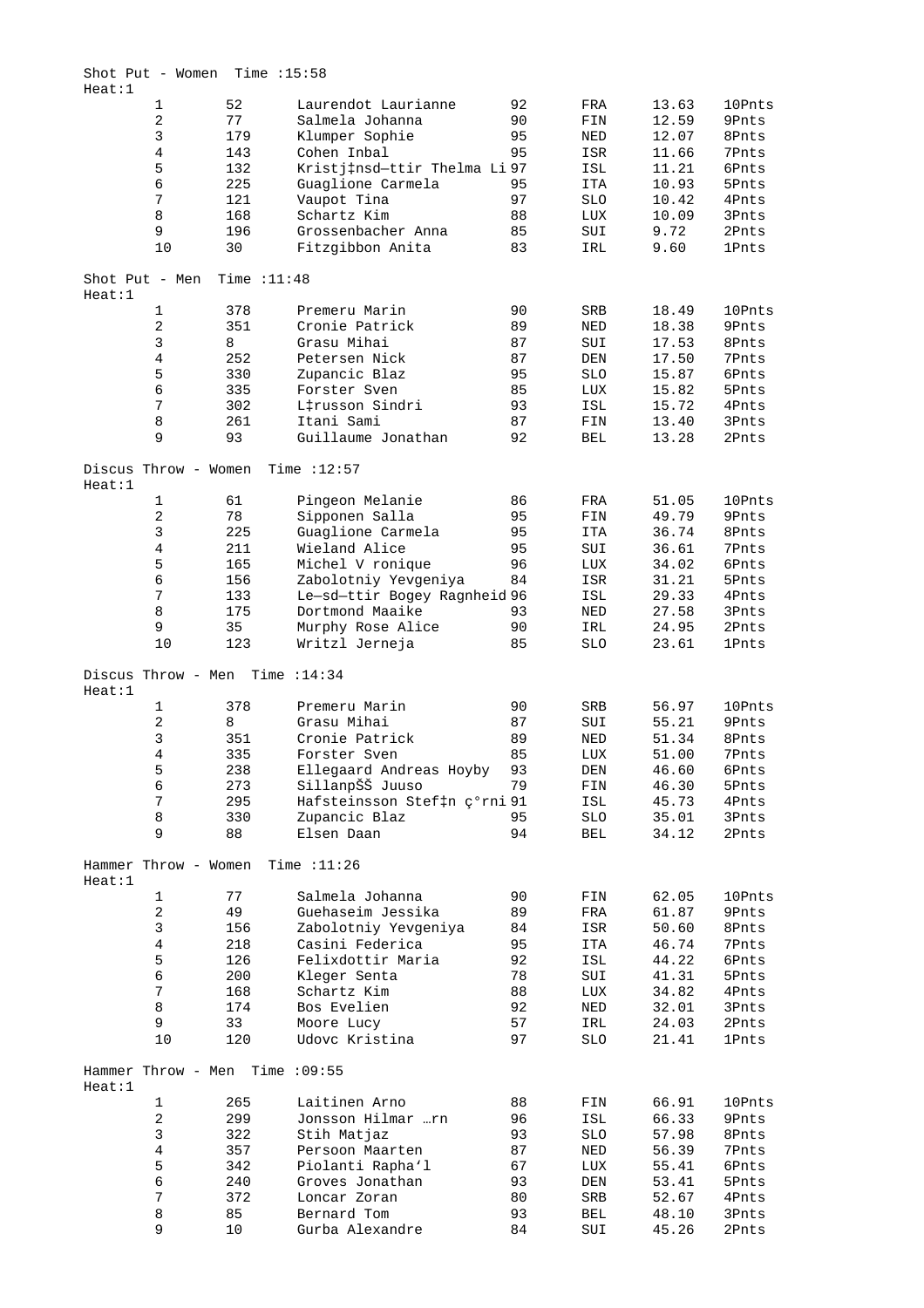| Javelin - Women<br>Heat:1 |                       | Time $:17:51$ |                          |    |                                |             |              |              |
|---------------------------|-----------------------|---------------|--------------------------|----|--------------------------------|-------------|--------------|--------------|
|                           | $\mathbf{1}$          | 40            | Bissoly S phora          | 81 | FRA                            | 51.85       | 10Pnts       |              |
|                           | 2                     | 202           | Meier Nathalie           | 93 | SUI                            | 49.69       | 9Pnts        |              |
|                           | 3                     | 30            | Fitzgibbon Anita         | 83 | IRL                            | 46.44       | 8Pnts        |              |
|                           | $\overline{4}$        | 221           | D'Alessandro Giada       | 93 | ITA                            | 45.65       | 7Pnts        |              |
|                           |                       |               |                          |    |                                |             |              |              |
|                           | 5                     | 121           | Vaupot Tina              | 97 | <b>SLO</b>                     | 41.55       | 6Pnts        |              |
|                           | б                     | 165           | Michel V ronique         | 96 | LUX                            | 40.57       | 5Pnts        |              |
|                           | 7                     | 67            | Alasalmi Sonja           | 88 | FIN                            | 36.91       | 4Pnts        |              |
|                           | 8                     | 182           | Leber Karin              | 89 | NED                            | 35.07       | 3Pnts        |              |
|                           | 9                     | 135           | îlafsd-ttir Katr'n Unnur | 96 | ISL                            | 32.40       | 2Pnts        |              |
|                           | 10                    | 143           | Cohen Inbal              | 95 | ISR                            | 26.31       | <b>1Pnts</b> |              |
| Javelin - Men             |                       | Time $:16:17$ |                          |    |                                |             |              |              |
| Heat:1                    |                       |               |                          |    |                                |             |              |              |
|                           | 1                     | 315           | Kranjc Matija            | 84 | <b>SLO</b>                     | 77.67       | 10Pnts       |              |
|                           | 2                     | 308           | Sverrisson Gudmundur     | 90 | ISL                            | 76.69       | 9Pnts        |              |
|                           | 3                     | 268           | Maukonen Rasmus          | 92 | FIN                            | 69.51       | 8Pnts        |              |
|                           | 4                     | 379           | Prvulovic Nikola         | 89 | SRB                            | 65.38       | 7Pnts        |              |
|                           | 5                     | 348           | Blommerde Jeroen         | 84 | NED                            | 61.41       | 6Pnts        |              |
|                           | б                     | 255           | Slipsager Jacob          | 94 | DEN                            | 54.35       | 5Pnts        |              |
|                           | 7                     | 3             | Brosi Peter              | 80 | SUI                            | 52.94       | 4Pnts        |              |
|                           | 8                     | 90            | Gets Florent             | 91 | BEL                            | 52.93       | 3Pnts        |              |
|                           | 9                     | 341           | Kirsch J r my            | 98 | LUX                            | 49.65       | 2Pnts        |              |
|                           |                       |               |                          |    |                                |             |              |              |
|                           | 3000 meter - Men      | Time :11:43   |                          |    |                                |             |              |              |
| Heat:1                    |                       |               |                          |    |                                |             |              |              |
|                           | $\mathbf{1}$          | 318           | Petrac, Jan              | 95 | <b>SLO</b>                     | 8:34.26     |              | 10Pnts       |
|                           | 2                     | 241           | Harboe Jeppe             | 92 | DEN                            | 8:35.07     |              | 9Pnts        |
|                           | 3                     | 339           | Karonei David            | 83 | LUX                            | 8:37.85     |              | 8Pnts        |
|                           | 4                     | 377           | Petrovic Mirko           | 81 | <b>SRB</b>                     | 8:40.54     |              | 7Pnts        |
|                           | 5                     | 94            | Hernould Franky          | 86 | BEL                            | 8:43.60     |              | 6Pnts        |
|                           | б                     | 303           | îlafsson Sžmundur        | 95 | ISL                            | 8:49.61     |              | 5Pnts        |
|                           | 7                     | 362           | van den Ende Daan        | 90 | NED                            | 8:49.83     |              | 4Pnts        |
|                           | 8                     | 17            | Niederhauser Janik       | 91 | SUI                            | 8:58.59     |              | 3Pnts        |
|                           | 9                     | 260           | Huuskonen Jussi          | 92 | FIN                            | 9:00.94     |              | 2Pnts        |
|                           | 10                    | 285           | Moore Stephen            | 79 | IRL                            | 9:06.21     |              | <b>1Pnts</b> |
| Heat:1                    | 3000m steeple - Women |               | Time $:13:12$            |    |                                |             |              |              |
|                           | 1                     | 111           | Mismas Marusa            | 94 | <b>SLO</b>                     | 9:46.96     |              | 10Pnts       |
|                           | 2                     | 216           | Carnicelli Sara          | 94 | ITA                            | 11:05.12    |              | 9Pnts        |
|                           |                       |               |                          |    |                                |             |              |              |
|                           | 3                     | 25            | Clinton Fiona            | 87 | IRL                            | 11:08.89    |              | 8Pnts        |
|                           | 4                     | 187           | Vermeulen Rosa           | 93 | NED                            | 11:35.27    |              | 7Pnts        |
|                           | 5                     | 161           | Hansen V ronique         | 80 | $_{\mbox{\footnotesize{LUX}}}$ | 12:00.80    |              | 6Pnts        |
|                           | б                     | 203           | Meili Rahel              | 90 | SUI                            | 12:17.36    |              | 5Pnts        |
|                           | 7                     | 63            | Vercamer Cecile          | 91 | FRA                            | 12:37.67    |              | 4Pnts        |
|                           | 8                     | 68            | Jahkola Janica           | 97 | FIN                            | 12:37.68    |              | 3Pnts        |
|                           |                       | 152           | Rotem Lahav              | 93 | ISR                            | DNF         |              | OPnts        |
|                           |                       | 138           | Thrainsdottir Helga      | 89 | ISL                            | ${\rm DNS}$ |              | 0Pnts        |
| Heat:1                    | 5000 meter - Women    |               | Time $:17:03$            |    |                                |             |              |              |
|                           | 1                     | 31            | McCambridge Maria        | 75 | IRL                            | 16:11.65    |              | 10Pnts       |
|                           | 2                     | 170           | Schmoetten Pascale       | 68 | LUX                            | 17:36.17    |              | 9Pnts        |
|                           | 3                     | 55            | Mered Meriem             | 76 | FRA                            | 17:42.40    |              | 8Pnts        |
|                           | 4                     | 186           | van Reijen Miriam        | 83 | NED                            | 17:46.52    |              | 7Pnts        |
|                           | 5                     | 140           | Bakhmand Svetlana        | 76 | ISR                            | 18:04.76    |              | 6Pnts        |
|                           | б                     | 114           | Race Petra               | 75 | <b>SLO</b>                     | 18:12.12    |              | 5Pnts        |
|                           |                       |               |                          |    |                                |             |              |              |
|                           | 7                     | 125           | Ernstsd-ttir Martha      | 64 | ISL                            | 18:21.28    |              | 4Pnts        |
|                           | 8                     | 232           | Poverini Lara            | 96 | ITA                            | 18:54.88    |              | 3Pnts        |
|                           | 9                     | 69            | JŠrvelŠ Katja            | 72 | FIN                            | 19:04.81    |              | 2Pnts        |
|                           | 10                    | 206           | Schšni Chantal           | 95 | SUI                            | 19:36.53    |              | <b>1Pnts</b> |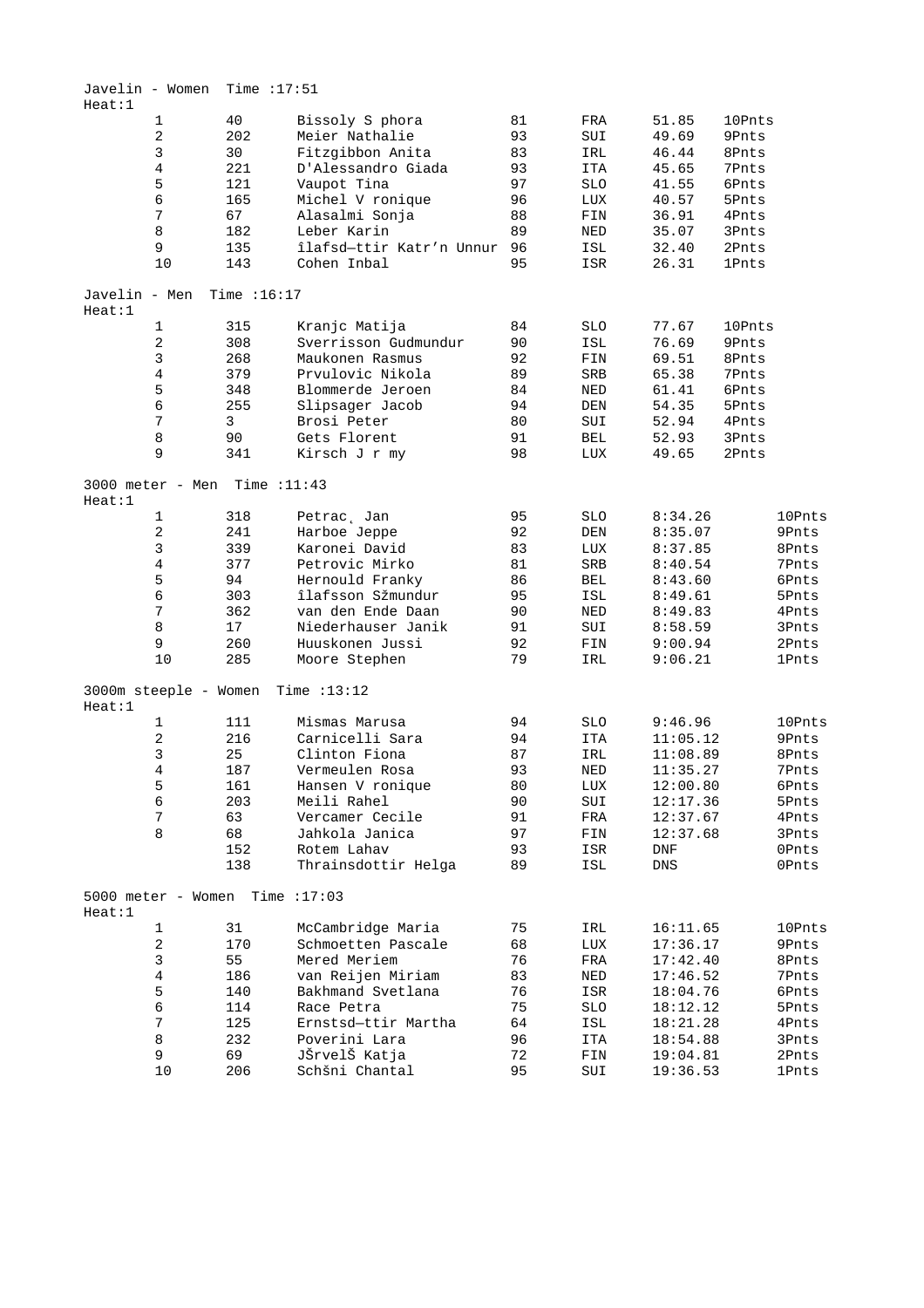|                | 100 meter - Men (Extra)   | Time $:13:50$           |    |            |            |
|----------------|---------------------------|-------------------------|----|------------|------------|
| Heat:1         | Wind $: 1.0$              |                         |    |            |            |
| $\mathbf{1}$   | $\overline{4}$            | Clivaz Florian          | 94 | SUI        | 10.85      |
| $\overline{2}$ | 246                       | Kalisz Mike             | 89 | DEN        | 10.87      |
| 3              | 328                       | Zontar Luka             | 94 | <b>SLO</b> | 11.10      |
| $\overline{4}$ | 100                       | Tshitswenu Florian      | 97 | <b>BEL</b> | 11.20      |
| 5              | 382                       | Stojanovic Aleksandar   | 92 | SRB        | 11.27      |
| 6              | 602                       | Lam Dani'l              | 94 | NED        | 11.47      |
| 7              | 383                       | Stojanovic Stefan       | 95 | SRB        | 11.61      |
| 8              | 604                       | Snaell, Marth Eric      |    | LUX        | 12.73      |
|                | 100 meter - Men (Extra)   | Time : 13:50            |    |            |            |
| Heat:2         | Wind: $0.5$               |                         |    |            |            |
| $\mathbf{1}$   | 239                       | Gabrielsen Benjamin     | 95 | DEN        | 11.13      |
| $\overline{a}$ | 354                       | Emanuel Kaj             | 88 | <b>NED</b> | 11.22      |
| $\mathbf{3}$   | 325                       | Vrhunec Enej            | 96 | <b>SLO</b> | 11.39      |
| $\overline{4}$ | 83                        | Badji Asamti            | 95 | <b>BEL</b> | 11.45      |
| 5              | 20                        | Schmocker Stefan        | 94 | SUI        | 11.65      |
| 6              | 294                       | Gudmundsson Gunnar      | 95 | ISL        | 11.70      |
|                | 254                       | Schou-Nielsen Frederik  | 96 | DEN        | <b>DNS</b> |
|                | 100 meter - Women (Extra) | Time $:13:15$           |    |            |            |
| Heat:1         | Wind $:-1.4$              |                         |    |            |            |
| $\mathbf{1}$   | 600                       | Voskamp Anna            | 93 | NED        | 12.38      |
| 2              | 109                       | Kovacic Nina            | 84 | SLO        | 12.56      |
| 3              | 38                        | ATCHO Brenam            | 92 | FRA        | 12.95      |
| $\overline{4}$ | 207                       | Seck Aissatou           | 95 | SUI        | 13.29      |
| 5              | 220                       | Cito Maria              | 96 | <b>ITA</b> | 13.46      |
|                | 209                       | von Dach Sophie         | 96 | SUI        | <b>DNS</b> |
|                | 100 meter - Women (Extra) | Time $:13:15$           |    |            |            |
| Heat:2         | Wind: $0.5$               |                         |    |            |            |
| $\mathbf{1}$   | 64                        | Wanani Laure            | 93 | FRA        | 12.59      |
| $\overline{2}$ | 108                       | Kodric, Aneja           | 93 | <b>SLO</b> | 12.67      |
| 3              | 131                       | J hannesd ttir D r thea | 94 | ISL        | 12.68      |
| $\overline{4}$ | 183                       | Samuel Chant            | 96 | NED        | 12.71      |
| 5              | 201                       | Laaksonlaita Saana      | 93 | SUI        | 12.91      |

## Team points

|                | Men                         |       |
|----------------|-----------------------------|-------|
| $\mathbf{1}$   | Sparta AM                   | 146.5 |
| $\mathbf{2}$   | AD Mass Ljubljana           | 138.5 |
| 3              | Phanos                      | 123.5 |
| $\overline{4}$ | <b>AC</b> Radnicki          | 123   |
| 5              | LG Bern                     | 116.5 |
| 6              | IR-Reykjavik Sportclub      | 106.5 |
| 7              | Jyväskylän Kenttäurheilijat | 104   |
| 8              | <b>RESC</b>                 | 89    |
| 9              | C.S. Luxembourg             | 71    |
| 10             | Crusaders A.C.              | 65.5  |